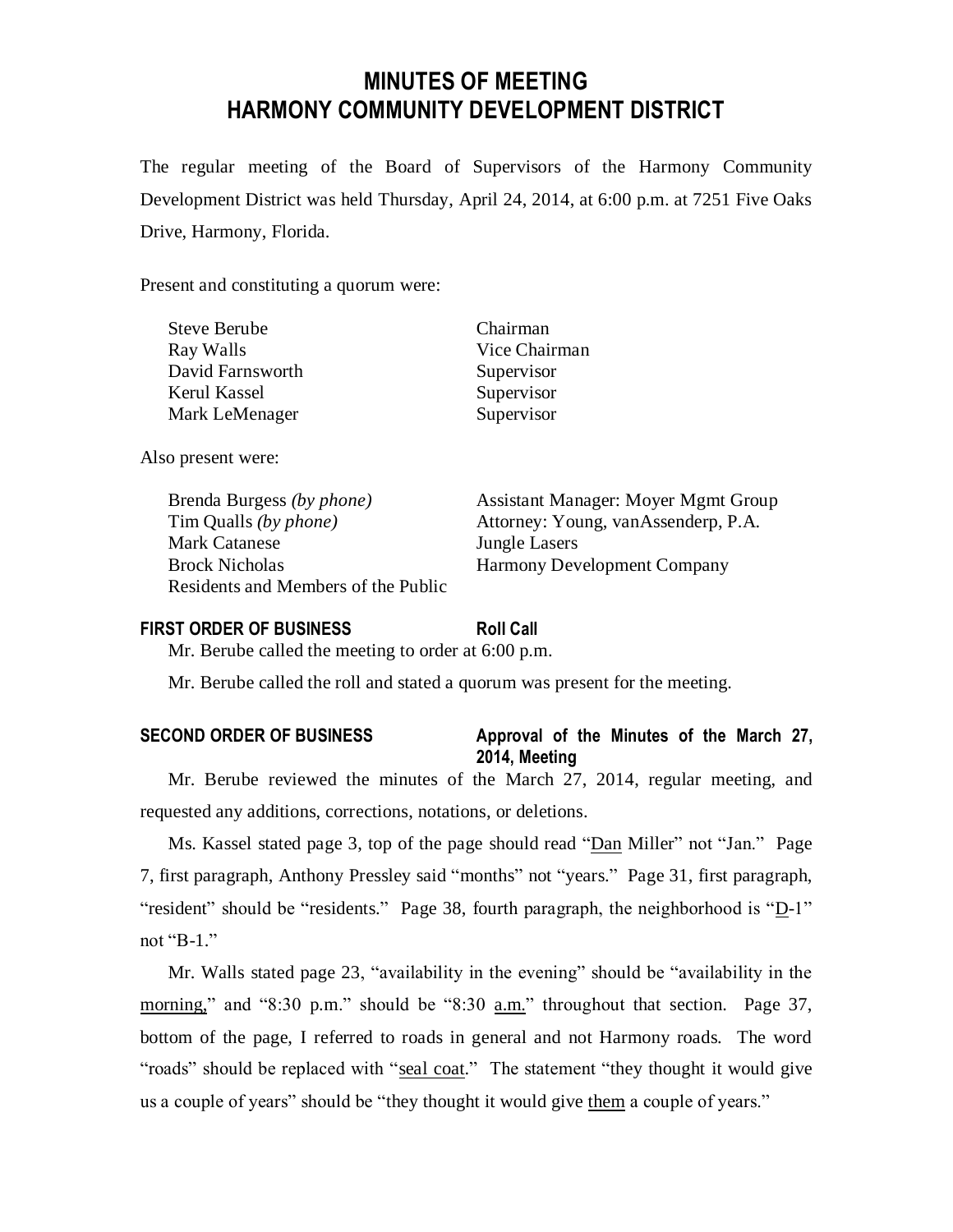Mr. Berube stated page 2, third paragraph, "The buildings you see here are not managed by the Harmony CDD." I am referencing buildings besides the Swim Club and Ashley Park, which we clearly own.

> On MOTION by Ms. Kassel, seconded by Mr. LeMenager, with all in favor, unanimous approval was given to the minutes of the March 27, 2014, meeting, as amended.

#### **THIRD ORDER OF BUSINESS Audience Comments**

Mr. Josh Lofland stated I live at 3201 Dark Sky. Over in the new area, there are not many dog stations. Are there any plans to install more?

Mr. Berube responded we have not planned for any, but we can certainly make the property manager aware of that.

Mr. Nicholas stated we will count them and find out if it is necessary to install more.

Ms. Cecille Diez stated my husband and I are residents of the townhomes. We live at 7110 Five Oaks Drive. This is for informational purposes only. I wanted to make the Board aware I am starting to pursue a complaint through Titan Management Company and other entities associated with Harmony, regarding lack of maintenance and care of landscaping. If you have an opportunity, take a closer look and drive by the townhomes on Five Oaks to see the lack of care. We began looking at homes for sale in the townhome area in January of 2013. We moved in during June of 2013. In January of 2013, we noted there were dead and dying plants and no mulch. In my opinion, that is a basic level of maintenance. We have now been there for 10 months and still have no mulch. More plants have died. I believe Titan Management Company is responsible. I am starting to make contact with various people and wanted to make you aware of this. At some point, I may have to make you aware of the results or lack thereof.

Mr. Berube stated I sympathize with you and neither agree nor disagree. This Board really does not have a lot of direct input into what is going on.

Ms. Diez stated I understand.

Mr. Berube stated we appreciate you coming out and telling us what is going on because we control other aspects of where you live. Certainly if there is anything we can do to help, let us know, but officially we cannot. However, if you stay on Titan Management Company, you will get some responses sooner or later.

Ms. Diez stated I will let you know.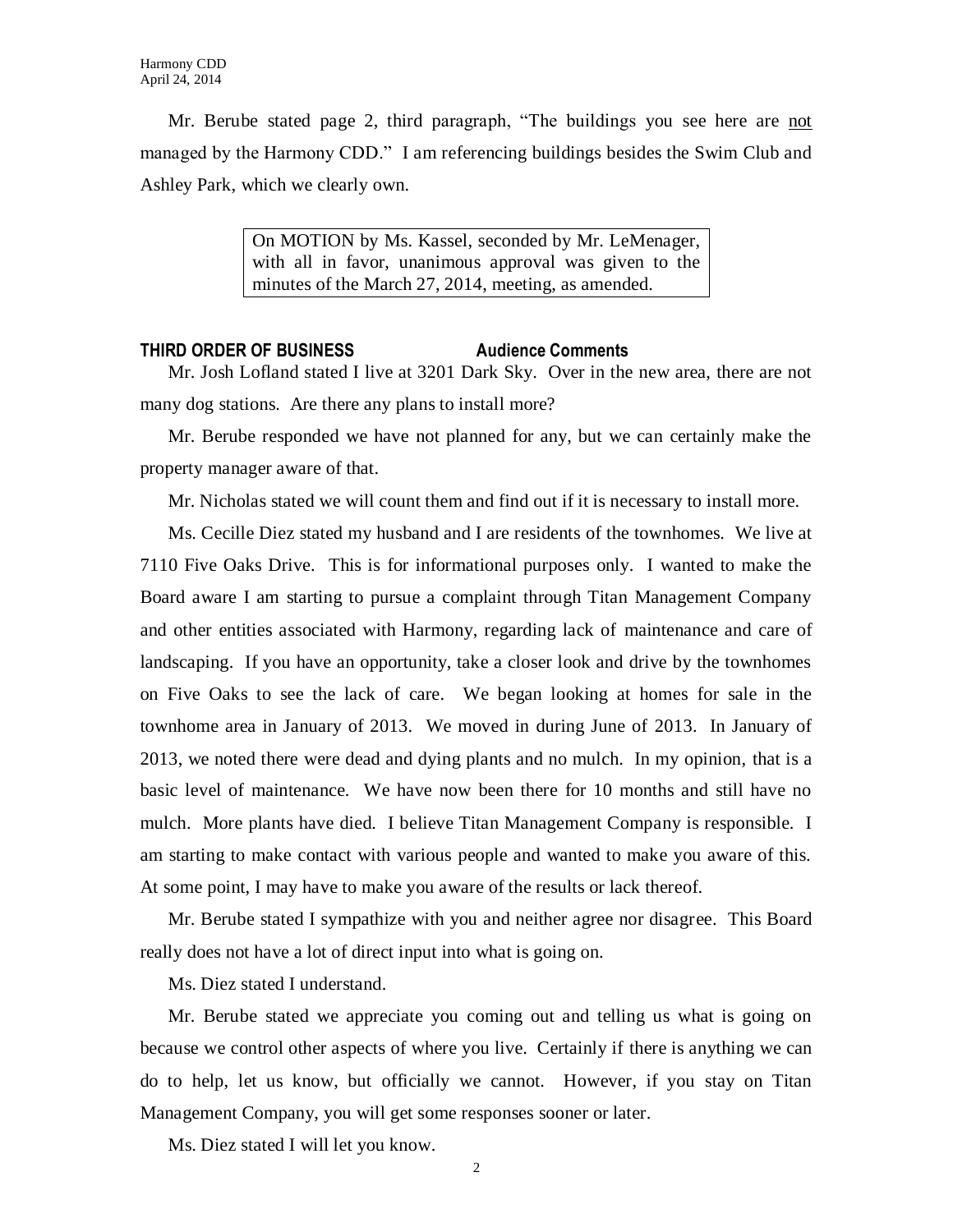## **FOURTH ORDER OF BUSINESS Subcontractor Reports**

## **A. Aquatic Plant Maintenance – Bio-Tech Consulting**

The monthly aquatic plant maintenance report is contained in the agenda package and is available for public review in the District Office during normal business hours.

#### **B. Landscaping**

#### **i. Davey Tree Monthly Highlight Report**

The monthly landscape maintenance report is contained in the agenda package and is available for public review in the District Office during normal business hours.

Mr. Berube stated we received a few proposals, which we were going to discuss.

Ms. Kassel stated I did a walk around with Davey Tree staff. There are two large oak trees in the town square, which are sick and may not be recoverable.

Mr. Berube asked did Davey Tree send samples to the University of Florida?

Ms. Kassel responded yes. They believe it is canker. I do not know how expensive those trees are, but I know we definitely want to replace them. I am waiting for one more estimate and want to hear the Board's inclination regarding how much we are looking to spend based on the budget.

Mr. Berube stated this money would have to come out of Miscellaneous Services, where there is \$12,500. If we wanted to replace all of the trees, we would have to take money from reserves. I do not know if that item can come out Renewal and Replacement. What does the Board want to do?

Mr. Walls responded in my opinion, this is a maintenance item.

Ms. Kassel stated Renewal and Replacement is more for the replacement of infrastructure.

Mr. Berube stated we have \$12,500 available. I do not know if we want to spend it all now. I think everything on the capital items list is worth doing. I am somewhat concerned with giving them a huge project all at once.

Mr. Farnsworth asked is this something Ms. Kassel is going to oversee?

Ms. Kassel responded I am not actually overseeing it, but I am watching. In other words, I met with Davey Tree staff about the areas and we discussed them. There is one area I am waiting for a proposal on. At the Board's discretion, I will tell them what we have decided or they can read it from the minutes. Once the project is completed, I will follow up to make sure it is completed. I guess you can call it overseeing.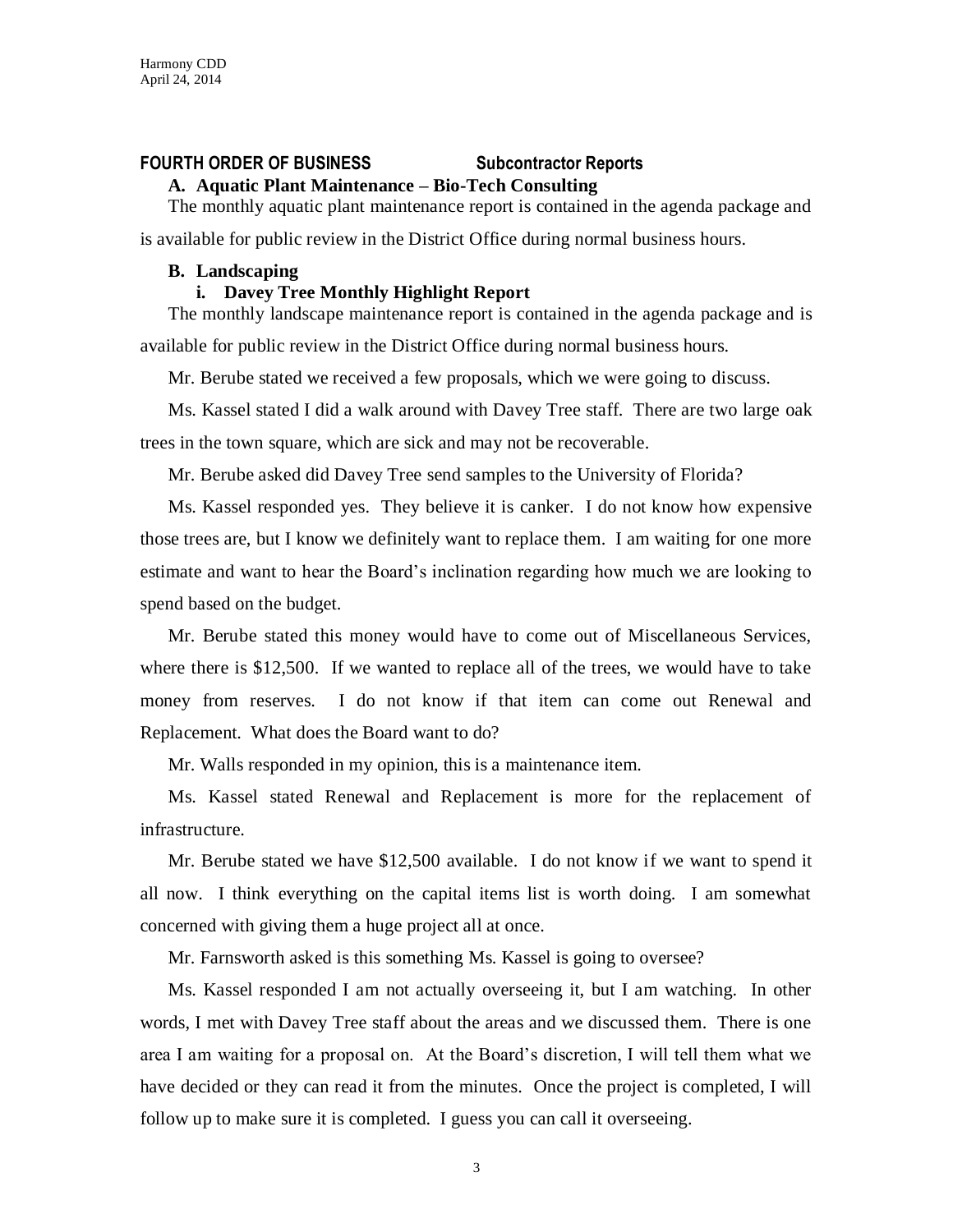Mr. Berube stated we have close to \$13,000 available. I suggest allocating 50% or \$6,500 towards that expenditure. It will take Davey Tree three to four months to complete the project. Then we can look at it again towards the end of the budget year.

Mr. LeMenager stated my concern with making any commitments is obviously the \$160,000 albatross we discovered with respect to lights. I do not want to spend a lot of money until we have gone through what this means budget wise in the long run. That is a great deal of money.

Mr. Berube stated I agree, but we decided to take funds out of the operating fund to cover the \$160,000. They always manipulate money around. Although the \$160,000 is still an outstanding obligation, we already figured out where the money is coming from.

Mr. LeMenager stated I want to see next year's budget, but I am favor of spending half. There are three proposals: Cat Brier turnabout, Schoolhouse Road turnabout, and Five Oaks Drive.

Mr. Berube asked what is the new proposed amount for the Cat Brier turnabout? It was \$240.

Mr. LeMenager responded it is still \$240.

Mr. Berube asked what is the amount for Schoolhouse Road?

Mr. LeMenager responded Five Oaks Drive is \$1,888.

Mr. Berube stated it was \$1,572.08.

Mr. LeMenager stated the one for Schoolhouse Road is \$3,584.

Ms. Kassel stated we will probably end up doing first the roundabout at Five Oaks Drive and Schoolhouse Road because they are visible from the entrance.

> Ms. Kassel made a MOTION to approve the proposals from Davey Tree for landscape refurbishments at the Cat Brier turnabout, Schoolhouse Road turnabout, and Five Oaks Drive in an amount not to exceed \$6,500. Mr. LeMenager seconded the motion.

Mr. Berube stated they need to be detailed. Mr. Qualls requested we have a standard addendum contract. When you get the final estimate from Davey Tree, they will provide it to Mr. Qualls, who will write up the contract and provide it to Davey Tree for signature. This will only take a couple of days.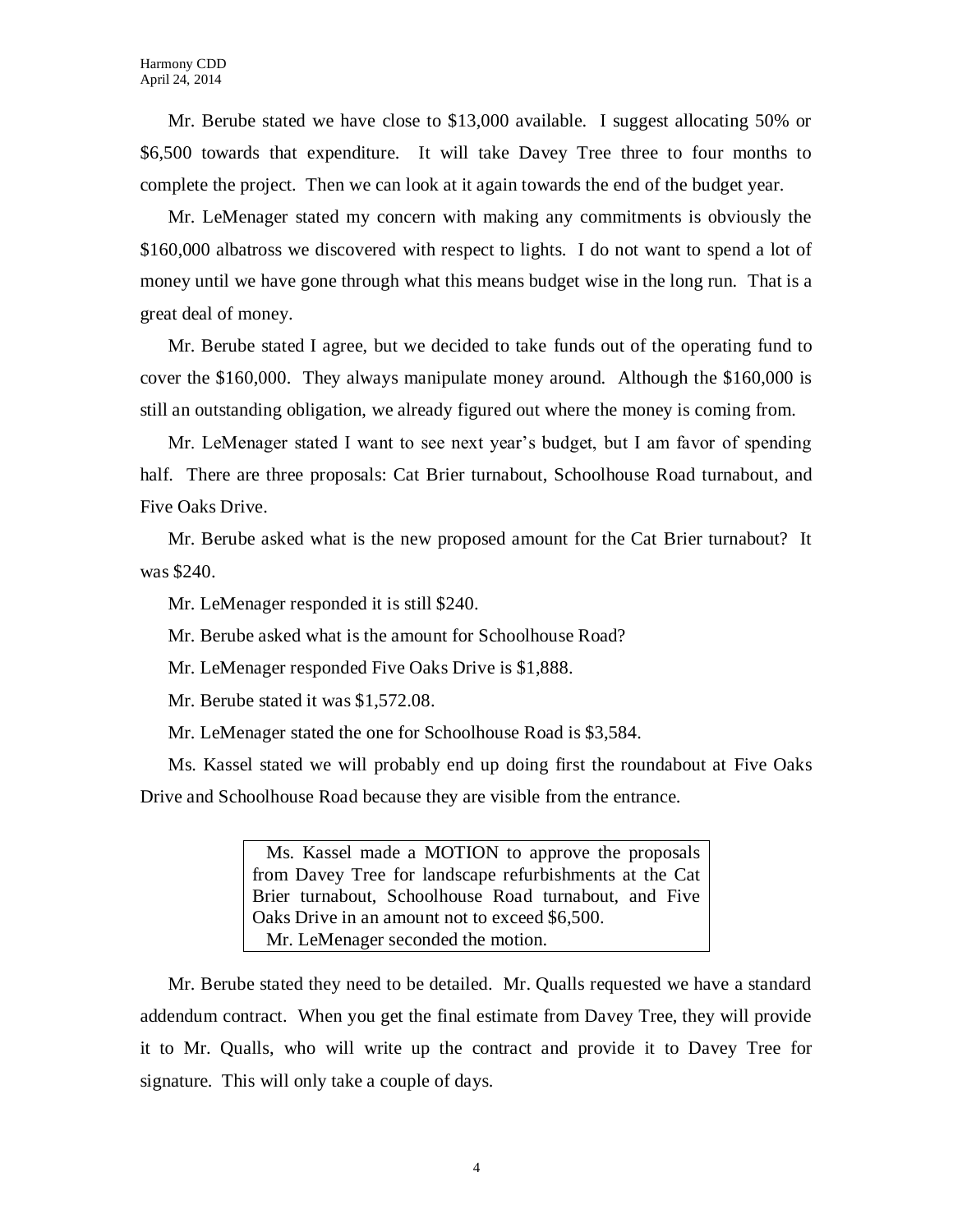Upon VOICE VOTE, with all in favor, unanimous approval was given to the proposals from Davey Tree for landscape refurbishment at the Cat Brier turnabout, Schoolhouse Road turnabout, and Five Oaks Drive in an amount not to exceed \$6,500.

### **C. Field Manager**

### **i. Dock and Maintenance Activities Report**

The monthly dock and maintenance activities report is contained in the agenda package and is available for public review in the District Office during normal business hours.

### **ii. Buck Lake Boat Use Report**

The monthly boat report is contained in the agenda package and is available for public review in the District Office during normal business hours.

Mr. Nicholas stated we discussed utilization capacity, and 62 trips taken by 26 people in the last 30 days is typical. The assessment spread is 615 units.

Mr. Berube stated on a per-trip basis, those boats are fairly expensive to run.

Mr. Nicholas stated on a per-person basis, they would be even higher.

Mr. Berube stated I am not arguing. This is just the way it plays out.

Mr. Nicholas stated maybe some time in the future, you might look at a different way to measure the expense out there rather than spreading it evenly among everybody, if it is 26 people taking 62 trips. I have not seen a summer where we have not studied a year of this.

Mr. Berube stated it is fairly consistent.

Mr. Nicholas stated if it is pretty consistent, you may want to look at a different way of operating, but that is just a suggestion.

Mr. Berube stated the reality is, the boats cost about \$22,000 per year, not counting field technician labor to release the boats and bring them back. When you look at it, it is a fairly large amount of money, but it is an amenity, which has been here since day one.

Mr. Nicholas stated it is an awesome place.

Mr. Berube stated I never hear comments from owners saying the boats are too expensive. It is what it is.

Ms. Kassel stated I believe many people do not know about it.

Mr. Berube stated I agree.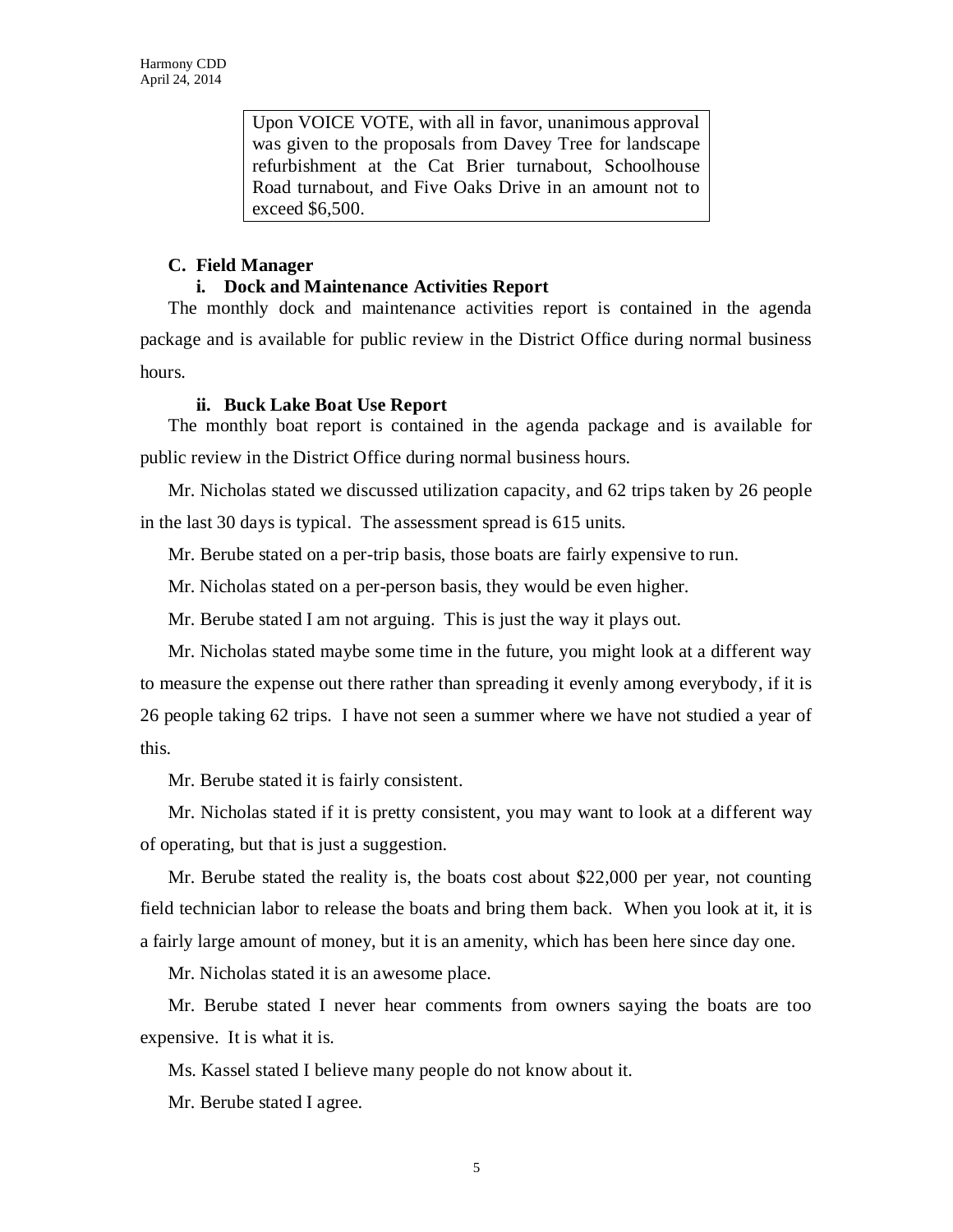Ms. Kassel stated many people do not know about the reservation system, even if they do know about the boats. I think we have not promoted it and people forget they are there.

Mr. Berube stated I suspect some people do not like all of the hassle in taking out a boat and paying a deposit. Maybe we need to address this to get more usage out of the boats. Maybe this means having a survey.

Mr. LeMenager stated that was what I was just thinking about.

Ms. Kassel stated we do not need to do it now. It is just a thought.

### **iii. Consideration of Proposal from Jungle Lasers for Use of National Geomatica's Geo3.0 Software**

Mr. Nicholas stated a copy of their proposal was provided to the Board. This is interesting. There are two options. A very generous resident came forward and provided you a service at no charge. That individual is here tonight. I think this gentleman probably deserves some compensation. One option is to look at a software solution where you can pay one time. Clearly there are limitations, but there will not be an ongoing subscription fee. The other option would be to get the ongoing subscription commitment, which you would be locked into. However, you can begin to customize and change and make it your own. If in the event you ever became dissatisfied with this vendor or wanted to make a change, you would have to consider switching the costs at that point as well as the ongoing commitment of approximately \$300 per month. There are tradeoffs to either idea. With option one, you have some limitations, but you get it done at a lesser cost. With the other option, you would probably get a higher level of service, but you also are committed in a number of ways. This is our neutral analysis and depends on which direction the Board wants to go.

Mr. Berube stated the boat system so far has been met with happiness from all involved, from what I can tell. The level of success of National Geomatica to this point has been great. In looking at the proposal, I think it is great, but we have to remember we have a limited number of people here. We just discussed the cost per trip for boat usage, and when we look at the system being proposed, the cost per usage may be equally as high as those boat trips. I do not think we do a huge number of facility reservations in any given month. The facilities are part Swim Club pool and Lakeshore Park pavilion area. I presume the work order module means staff work assignments for the current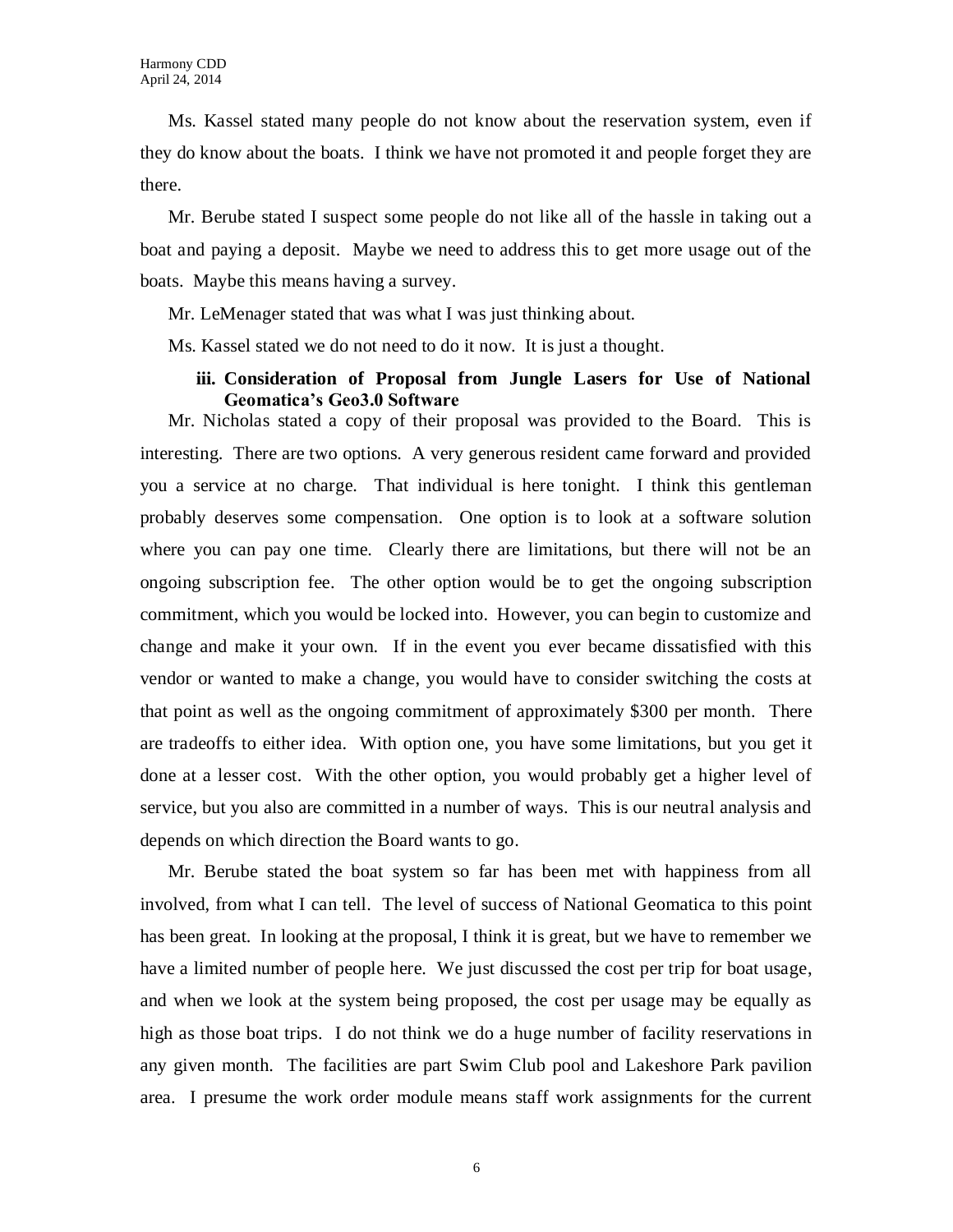level of paper getting shuffled around or getting handled. It sounds great, but the cost per use may be fairly expensive. We are talking about \$3,900 per year or \$325 per month.

Ms. Kassel asked where did the impetus for this come from? Did Mr. Todd Haskett want to get something with this additional functionality?

Mr. Berube responded no. Actually, Mr. Catanese contacted me two to three months ago and asked me what I thought about expending money for this. I said my day-to-day usage of this facility is fairly limited, but Mr. Haskett was the person to speak to. Mr. Catanese and Mr. Haskett had several meetings to discuss the layout, and the end result is what you see here on paper. Without direct input from Mr. Haskett, I do not know how much use he has for it. It may be better to table this matter until next month.

Mr. Farnsworth stated this is not a pick and choose on the modules developed. It is all inclusive.

Mr. Nicholas stated we are not going to advocate for either option. Mr. Haskett and I talked at length about this and have experience with different options and software. It is actually robust and a high level of service. It depends on your observations on how it is going currently and how it should go. Somewhere in there is the balance. You have someone volunteering to come forward and provide you with a service, and I believe everyone's efforts need to be compensated.

Mr. Berube stated I said in the beginning that at some point, we are going to get to where we need to pay for it. This probably fits with what we need now. But I do not know if we have the ultimate volume to say we have a need to spend \$4,000 per year to do it. That is just my opinion.

Mr. Nicholas stated I believe holding off is the best option because I would like to talk to Mr. Haskett more about this to see what would help the process. We just received the proposal a few days ago and read it, but I need to understand where everyone is at.

Mr. Berube stated we would have to plug it into the budget anyway. We are getting into budget season. I suggest tabling this matter until next month to hear Mr. Haskett's feelings, and we will be able to make a better decision. If he indicates we should move forward, then we will make the final decision and include it in the budget.

Mr. Walls stated I am not going to advocate for one position or another. I just want to understand the needs.

7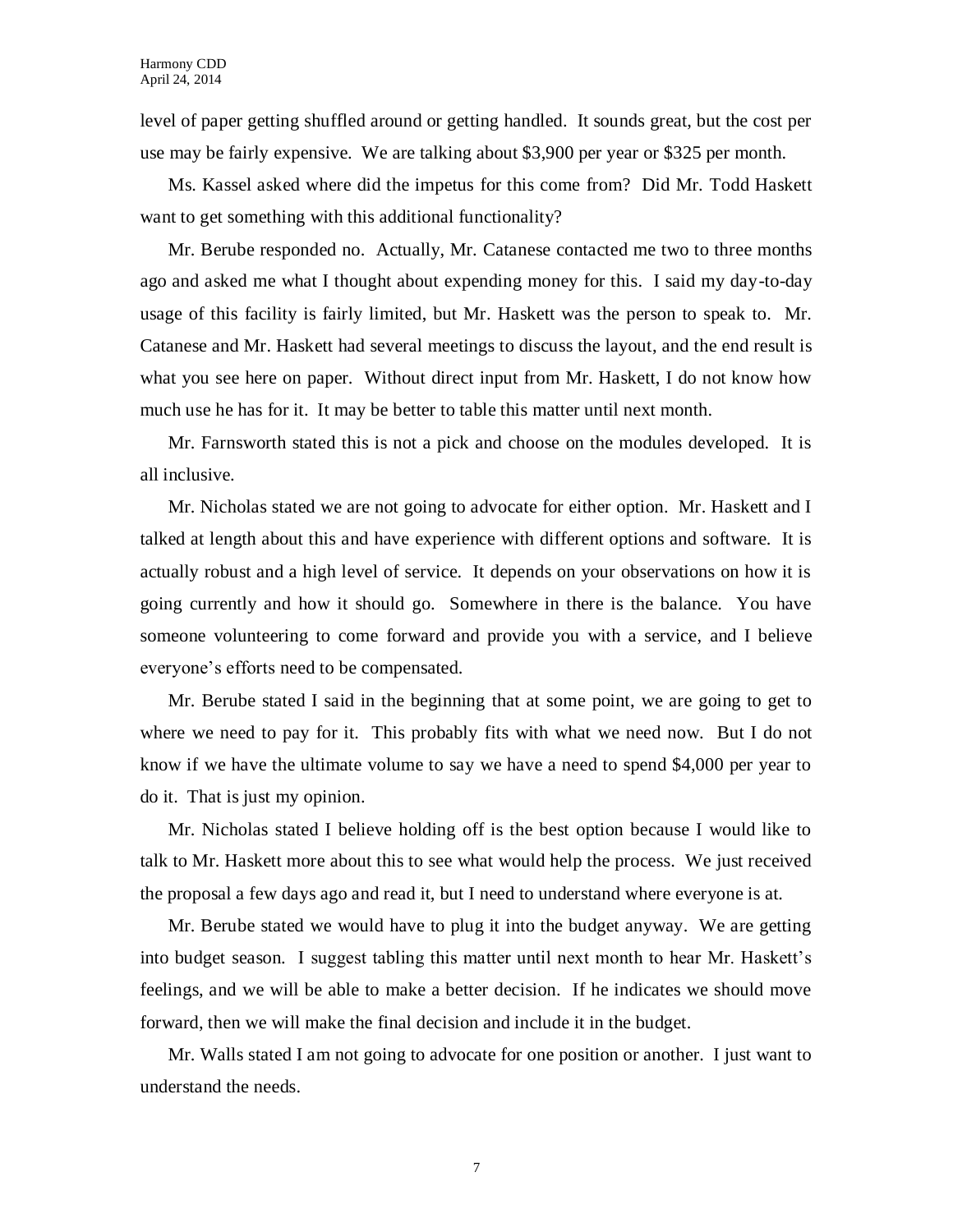Mr. Nicholas stated his general sense was there was a lot more risk with going with a concept like this because of the propensity to make changes and ask for different things. Once you make an investment like this and get all of the customization into this tool and you like it or do not like it, if you want to make a switch six months or eight years from now, you have this option. It is not like you bought this and now you own it.

Mr. Berube stated that is a risk with any software you purchase and any vendor you take on. The experience, value and relationship all go away when you change sometimes. Your first statement was about the risk of going.

Mr. Nicholas stated that is correct. I meant the utility, where the dollars are going versus the utility. This is a phenomenal solution.

Mr. Berube stated I am not arguing with that. Six to eight months ago, we had nothing and then a resident came to us saying they have a deal for us. It is great. I have no argument with it. I just want to be on firmer ground to where the person who brought this forward has some reasonable expectations to be able to use it on an economical basis. If I get this from him, I am okay with it because what we have so far has been good.

Mr. Nicholas stated I think your problems are part of what Ms. Kassel identified and what you identified. Part is somewhat operational, clumsy and not so easy to use the boats, which is affecting usage, and part of it is apathy, education and access.

Mr. Berube stated we will bring this up again next month.

### **iv. Consideration of Quotation from Southern Park and Play Systems for Picnic Tables and Trash Cans**

Mr. Nicholas stated there is a quote in your agenda package for the picnic tables and trash cans. Our general outlook is the benches in all of your public locations currently were purchased in 2004. They are just as hearty and well put together 10 years later. We like that construction. The ones that were beat up were removed. It does not look economical for us to have a wood shop make these. We like that material. The ones you have held up very well. They are low maintenance and very sturdy.

Ms. Kassel stated this is not American Recycled Plastic. This is a different company.

Mr. Nicholas stated Southern Park and Play System is a regional distributor who carries many different brands.

Mr. Berube stated American Recycled Plastic was based out of Palm Bay, and we purchased the pool furniture from them. I think Mr. Haskett's intent was to get the same equipment as our existing equipment. They look like the picnic tables we have now.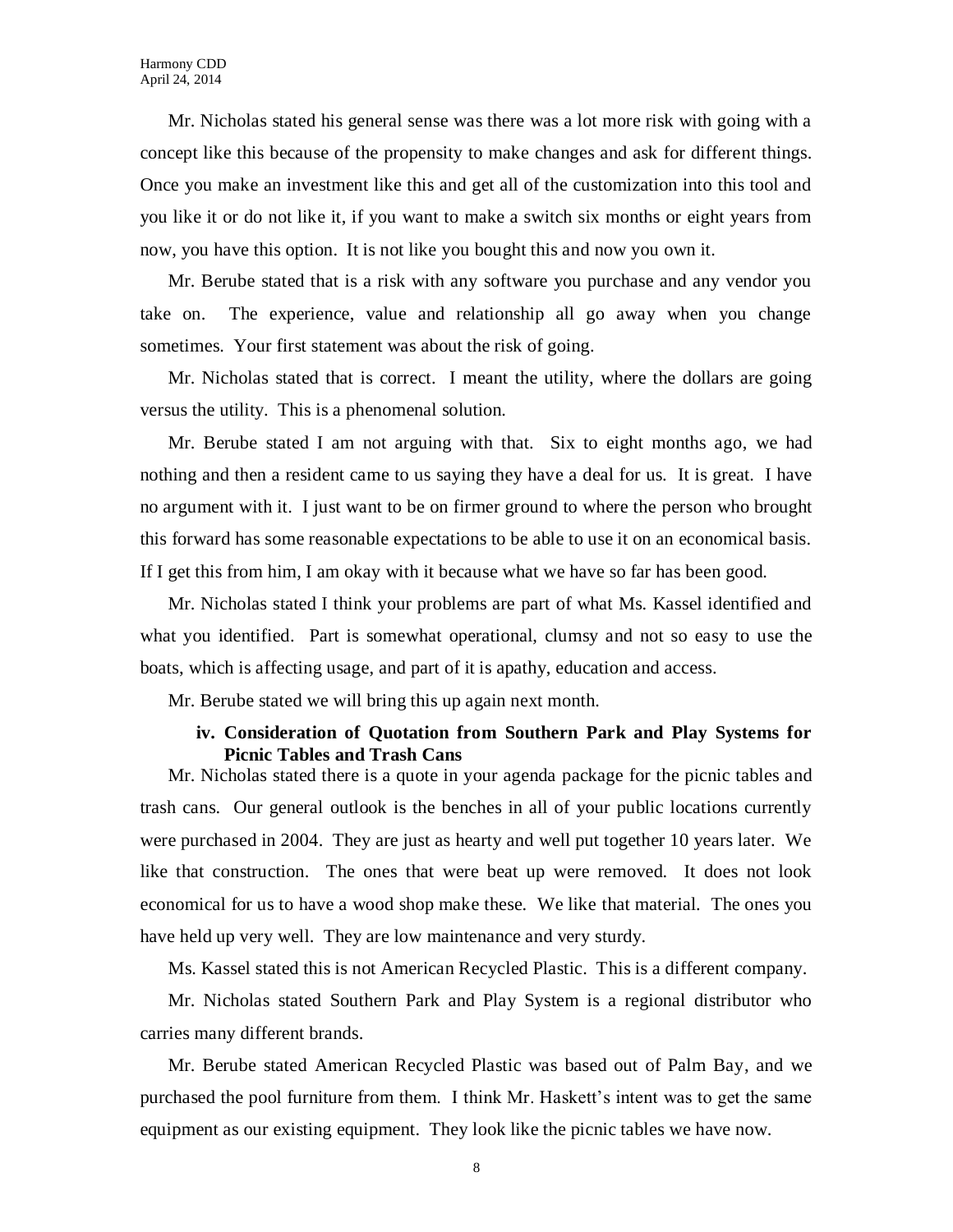Ms. Kassel asked what do we have in the budget for the replacement of equipment?

Mr. Berube responded some of these items can be paid for out of the Renewal and Replacment Fund, but others are additional. Some picnic tables and at least one bench disappeared.

Ms. Kassel asked are we going to use our capital fund to pay for some of this equipment?

Mr. LeMenager responded yes.

Mr. Berube stated the capital fund was already used up.

Mr. Walls stated somehow there is still \$3,600 remaining.

Mr. LeMenager stated when we did the docks, we under spent.

Mr. Berube stated the capital fund was going to be used to pay for the dock pedestals.

Mr. Walls stated there is \$15,000 under equipment, and we only spent \$7,700.

Ms. Kassel stated this proposal is for \$6,633. Why does the freight cost \$1,460?

Mr. Berube responded the freight is 28% of the cost. That was also my concern. I went looking for similar items. You can purchase a similar picnic table on Amazon for \$1,295 delivered. The freight was only \$530. The trash can was \$417 versus \$309 on Amazon. I did not like the freight charge either, but we have paid ridiculous freight charges in the past.

Mr. Nicholas stated I agree. When we ordered the shade posts, they came on an enclosed flatbed and cost us \$1,000 to ship.

Mr. Berube stated I looked at the benches and they are 300 pounds. The tables are 400 pounds each. I did not like it either, but from doing relative comparisons, when you add it all up, it comes within a few dollars when you buy something different.

Ms. Kassel stated that is why I would like to have Mr. Haskett here. I would like to ask him about these questions since this uses the balance of our equipment budget. I would like to know if any other equipment items need to be replaced before the budget year is over. Do you have any idea?

Mr. Nicholas responded we may eventually replace the wood on the boardwalks. Mr. Haskett is the one proposing this. The budget year is going to be over before you know it.

Mr. Berube stated if we go over budget under Operations and Maintenance, there are still contingency funds.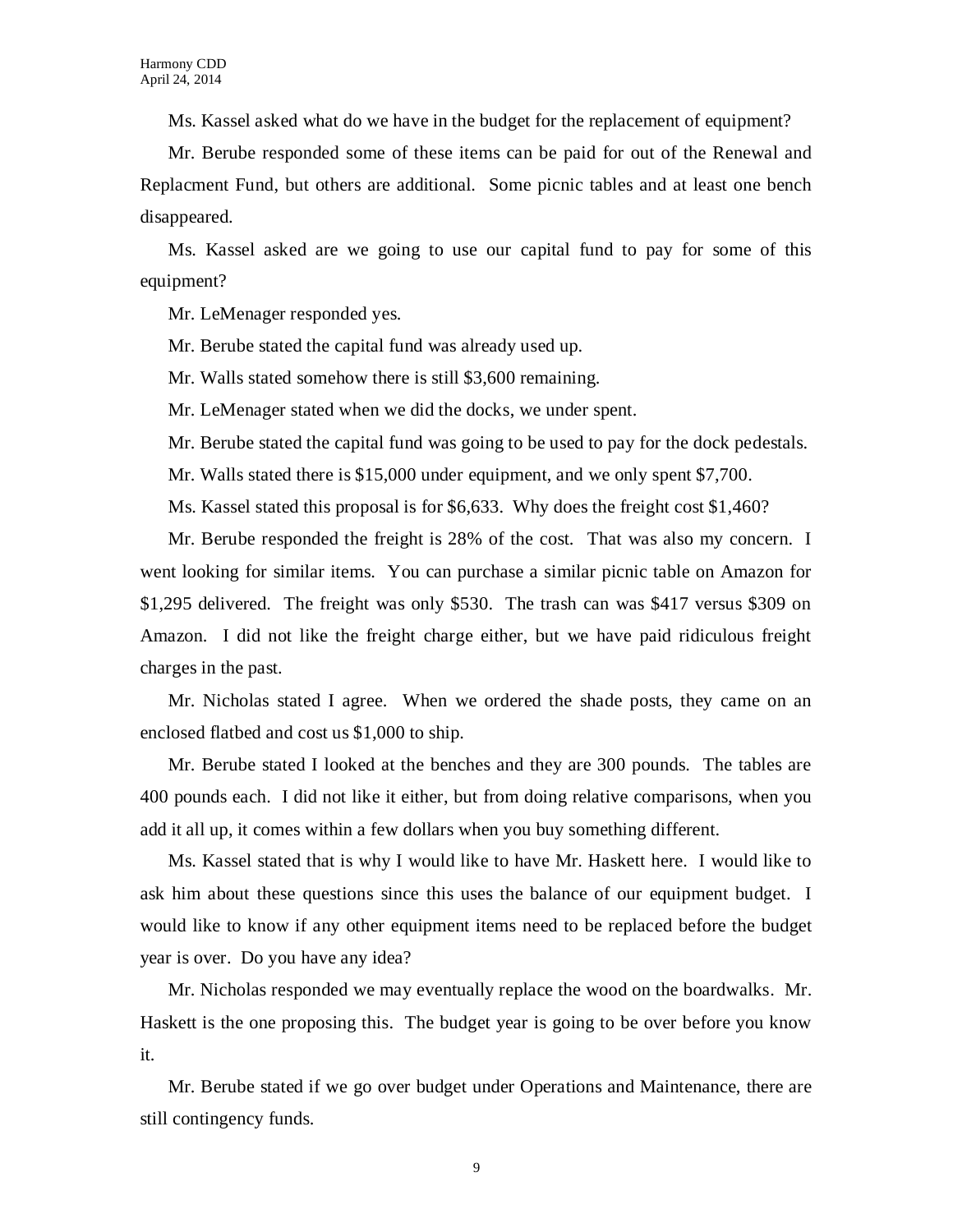Mr. Walls stated overall, we are significantly under budget.

Mr. Berube stated line item-by-line item, there are certain things that always go over budget and others that come in under. People need benches and picnic tables. They use the picnic tables a lot, which is why we brought it up.

> On MOTION by Ms. Kassel, seconded by Mr. Walls, with all in favor, unanimous approval was given to the proposal from Southern Park and Play Systems for \$6,600 for picnic tables and trash cans.

Mr. Berube stated Mr. Qualls is very big on getting standard boilerplate contracts. Please have Mr. Haskett comply with Mr. Qualls's request.

Mr. Nicholas stated this is just a proposal, but I will make sure he has one for the oak trees.

Mr. LeMenager stated I noticed our staff in front of the new neighborhood working on the sprinkler systems. Does this have to do with the damage caused by putting in the new streets?

Mr. Nicholas responded yes. The original phased infrastructure had two opening cuts on Five Oaks Drive. Those opening right-of-way cuts used to have the radiuses of where a road would eventually start, so they did not have your normal landscape fill in there. We removed those because they were traffic issues and moved them to the middle. Two trees were there, which are now being transplanted in each of the spots we closed in. Then we are purchasing two additional trees to fill in this work. There were CDD lines running at each of those radiuses, which had to be removed and now reconnected. The big step is easy; the contractor rolls it out, but this is more surgical because they are reconnecting infrastructure already in place.

Mr. LeMenager asked who is paying for it?

Mr. Nicholas responded they are working your hours. If you would like a reduction, let me know and we will do the same thing we did with the Dark Sky Festival.

Mr. Berube stated the more direct question is, if this neighborhood had not been in place and we backed up six months, our staff would not be doing any work to the sprinkler system.

Mr. Nicholas stated just like when new things are installed, if we were installing a new pool, we would intentionally put the staff in position to learn about the pumps in the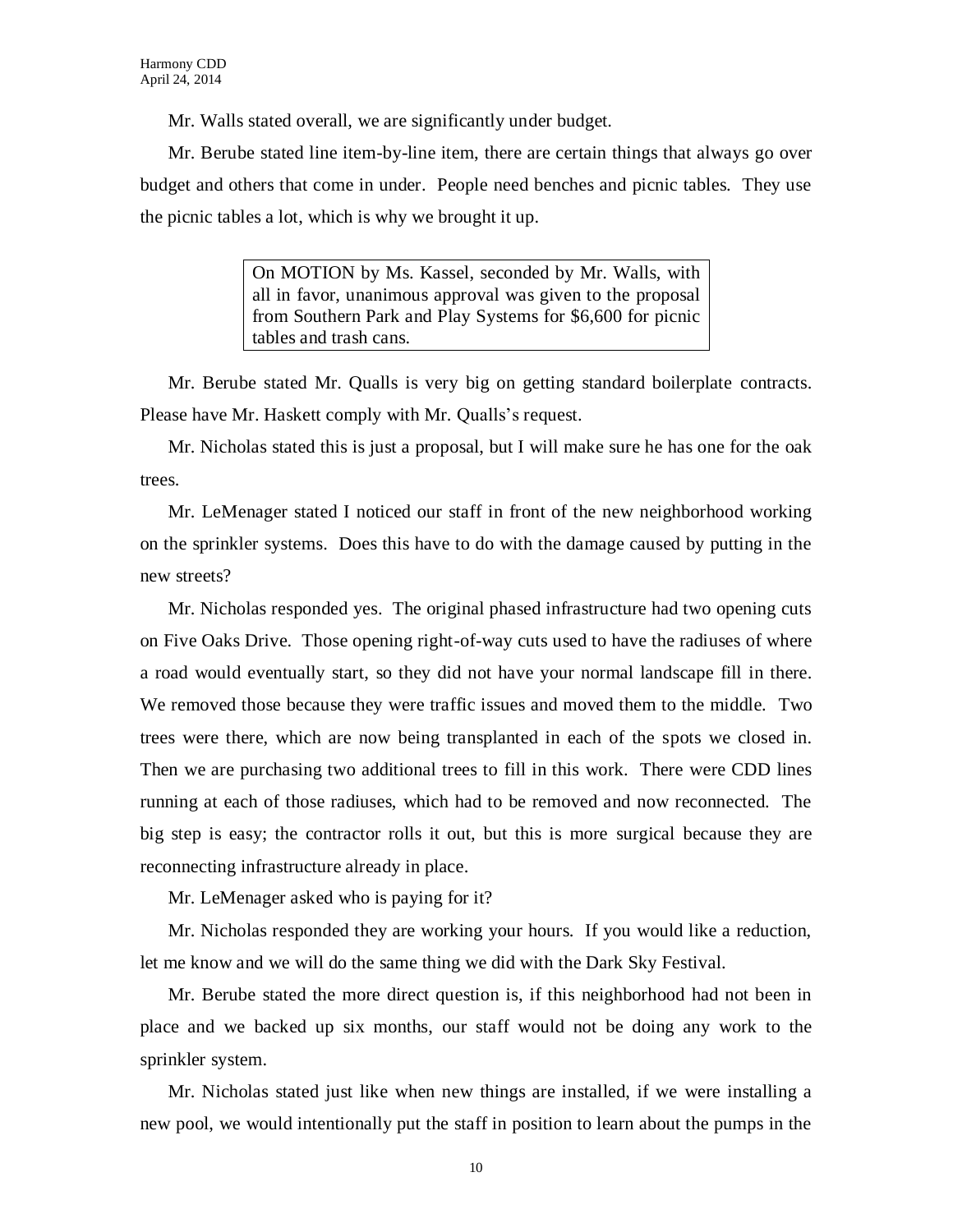ground, piping, and where the valves go. This benefits everybody once it is installed and turned over to the permanent user. There is interaction here. We consulted with them on how we design the park and where they wanted the reuse connection. We considered it to be a value add. I think it is a very short-sighted approach to pull six hours out attributable to that work. We can do that, but we have not put CDD staff on a construction job. We are interacting for the benefit of the finished product.

Mr. Berube stated I was over there yesterday and today, and I noticed what was going on. It was detailed work and does take some time. The benefit is, now they know what is in the ground and have some familiarity with maintaining it. I do not know how many hours went into it. We had this conversation before. The CDD staff members are always going to do some work, which is going to be chargeable somewhere else, and Harmony development staff people are frequently going to do some work for us. I understand there is a tradeoff there, and I think you treat us fairly. When one looks at it, maybe this work would not have to be done if it was not being developed or things did not get damaged.

Mr. LeMenager stated my concern is, I have driven by there for several days, and they have been out there for several days. If it was a small job, I am in total agreement with you, but if it was for six hours, it is a big deal. If they are going to be out there all week, it will add up to big money.

Mr. Berube stated I had a similar situation with the Dark Sky Festival, and I contacted Mr. Nicholas and told him my concerns. As a result, you saw a reduction in the labor on this month's bill. I will ask you to treat us fairly. Did you look at the entire picture?

Mr. Nicholas responded yes. Is the CDD the entity that does the operation and maintenance for storm drainage?

Mr. Berube responded yes.

Mr. Nicholas stated so all of the storm drainage inlets in the entire community require maintenance. Is that fair enough?

Mr. Berube responded yes.

Mr. Nicholas stated we engaged a contractor, but we do the cleanouts, rake up all the leaves, and so forth. We do this for thousands of dollars, but no one sees it. However, this is a CDD operation and maintenance responsibility. We do it because we like it to look nice and want the storm system to operate correctly. We would have to go through several levels of Board meetings to set the expectations. We just did it. There are things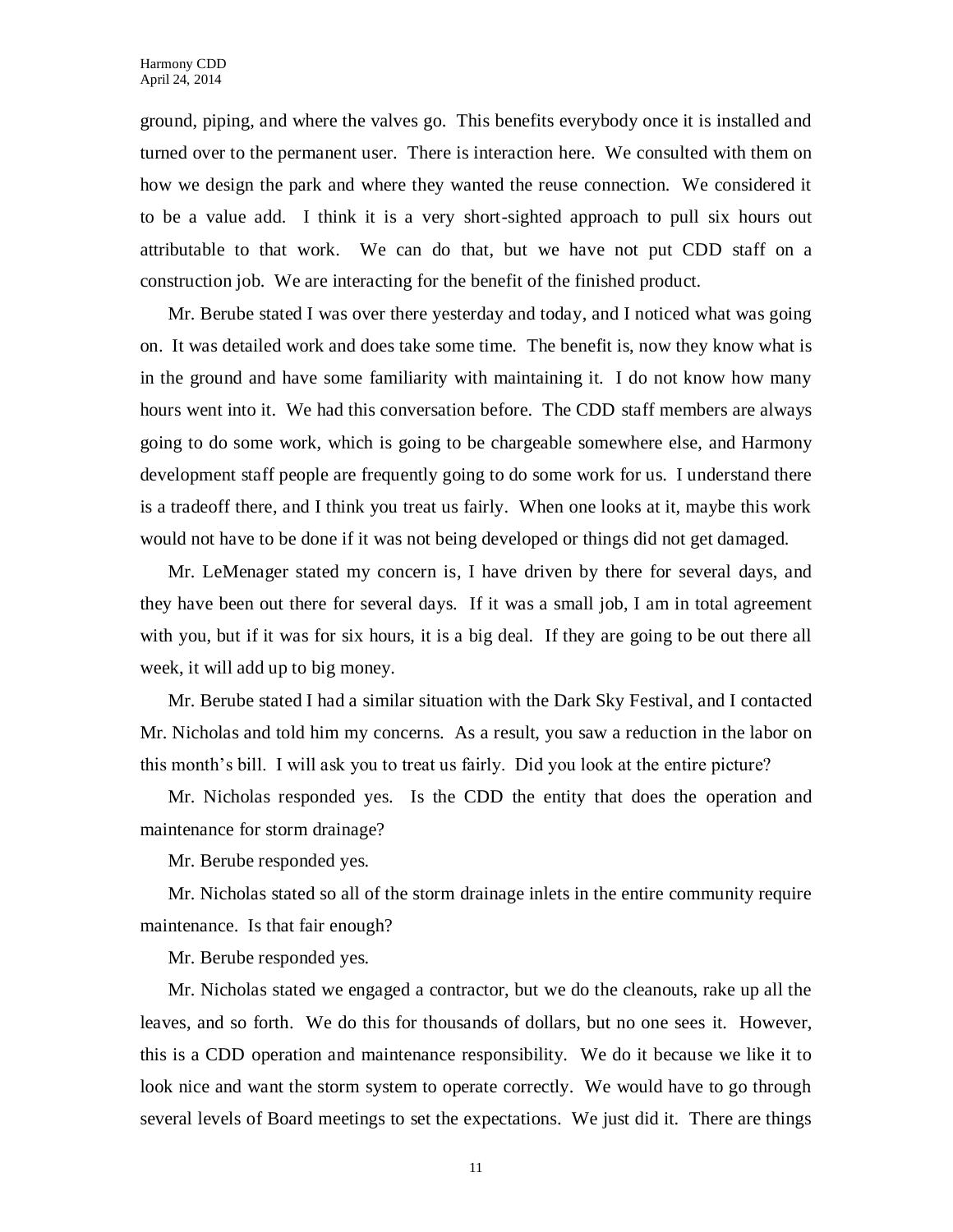that come about where we take the most neutral, honest approach on where the hours should go. This is why the Dark Sky Festival ended up the way it did. We had discussions about it, but we already had the hours quarantined over here prior to you asking the question. We could treat it however you want. I do not want to get into "I have a ledger/you have a ledger." We can do this, but I can tell you we are going to be sending a lot more your way than you will be sending our way.

Mr. Berube stated it goes back to what I just said a minute ago. We interact all the time. All I am asking is that you treat us fairly. It does not even have to be an adjustment.

Mr. Nicholas stated I will look at it, and if it looks like everything was totally dedicated there, then we will make an adjustment.

Mr. Berube stated you gave back more than I expected for the Dark Sky Festival. I know you went over and above. We always have the interaction, and there is always the possibility of people looking at it and wanting to know what is going on over there. I think we win most of the time.

Mr. LeMenager stated my concern would be if we spent thousands of dollars in equipment or materials to do this work.

Mr. Nicholas stated you see every invoice. That is not what is going on here. There is tremendous value. I know because I have someone on my team who knows where every valve is buried in the ground. I would not exclude him from installs because I have his time somewhere else. I know how valuable it is for him to know where the shutoffs and the flow meters are. You want your people to have that value, too. We involve them in the projects.

Mr. Berube stated I have no argument there.

Ms. Kassel asked does the County have any responsibility to maintain them since the roads are the County's?

Mr. Nicholas responded no. The storm drains are yours. The County gets from backof-curb to back-of-curb. You have the landscape median, right-of-way, and sidewalk on either side, and the storm network. The CDD is the operation and maintenance entity, and you have responsibility for all of the storm piping and outfall structures. That is the big reason you have Bio-Tech spraying and cleaning out the storm drains.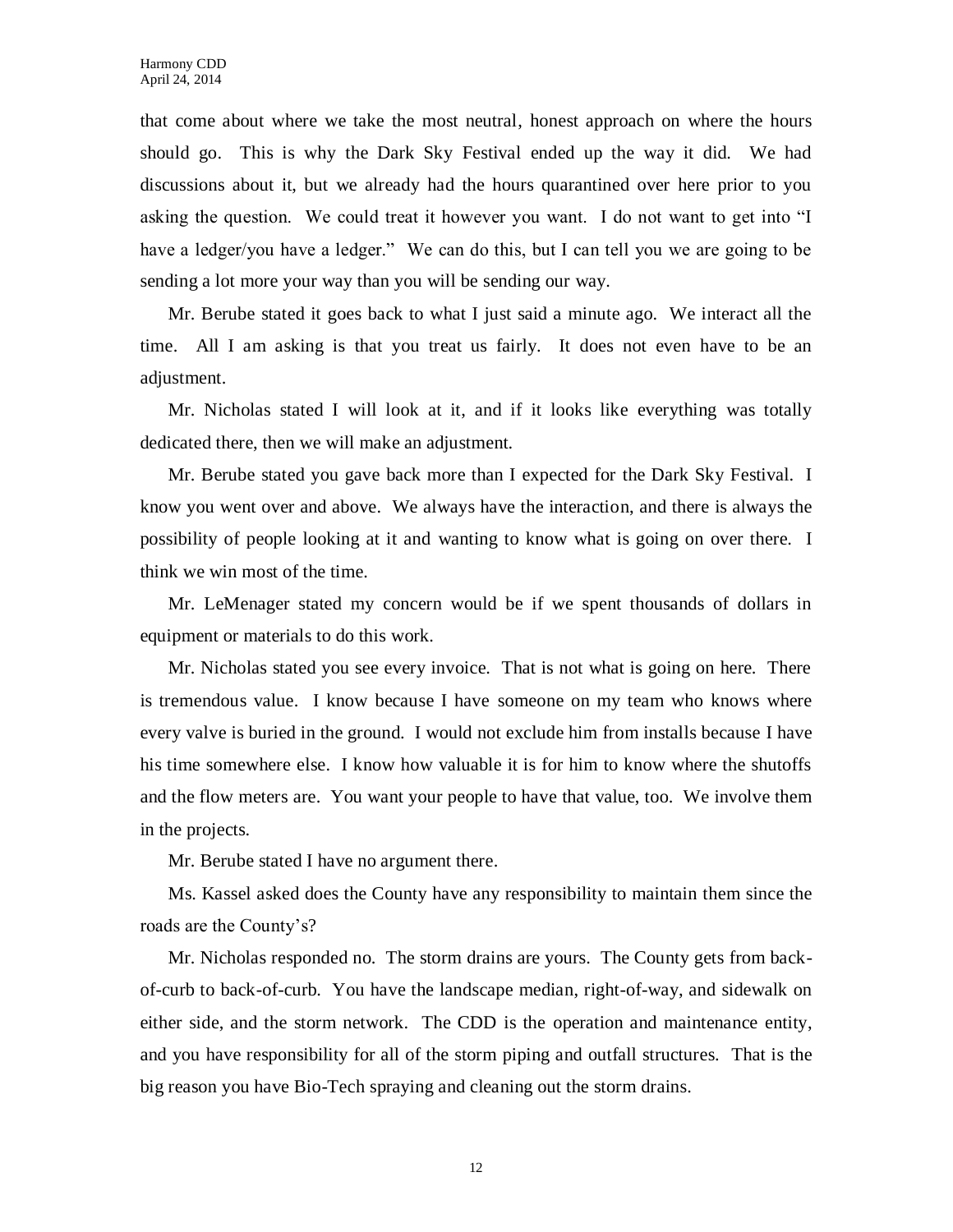Ms. Kassel stated I did not realize the CDD was responsible for cleaning out the storm drains on the street.

Mr. Nicholas stated this is actually the major value infrastructure in all of Harmony. In order for these folks to have good draining lots and for the storm drainage to work correctly, the stormwater management system needs to be maintained.

Mr. Berube asked was it last month or the month before where we discussed the alley refurbishment? Mr. Boyd was supposed to get us a proposal.

Mr. LeMenager responded last month.

Mr. Berube stated there were three alleys where the potholes were supposed to be patched, especially the drainage grate on the Beargrass Road alley. These were pictures 49, 60 and 61. I thought we asked Mr. Haskett to have our staff do this work. That was my recollection.

Mr. Nicholas stated I recall Mr. Boyd saying they would pour the concrete into the structure.

Mr. Berube stated as well as fill in two potholes.

Mr. Nicholas stated I do not know about the potholes. This is more of a cold-patch asphalt, which I believe has not been done.

Mr. Berube asked do you want me to take this up with Mr. Haskett?

Mr. Nicholas responded I can make a note of it.

Mr. Berube stated those were recommended to be patched immediately and why we thought our staff could do it. I think Mr. Haskett indicated this could be done.

#### **FIFTH ORDER OF BUSINESS Developer's Report**

Mr. Nicholas asked is the Board happy with the Buck Lake boardwalk project?

Ms. Kassel responded I could not be happier.

Mr. LeMenager stated it is awesome.

Mr. Nicholas asked was everyone happy with what was done?

Mr. Berube responded yes.

Mr. Nicholas stated we like it as well. We are potentially looking at expanding this program. I cannot show you and public pictures or put anything into the public record because we do not have a final plan. I want to know if we were to make some more investments at the end of the project, the CDD would accept those with the understanding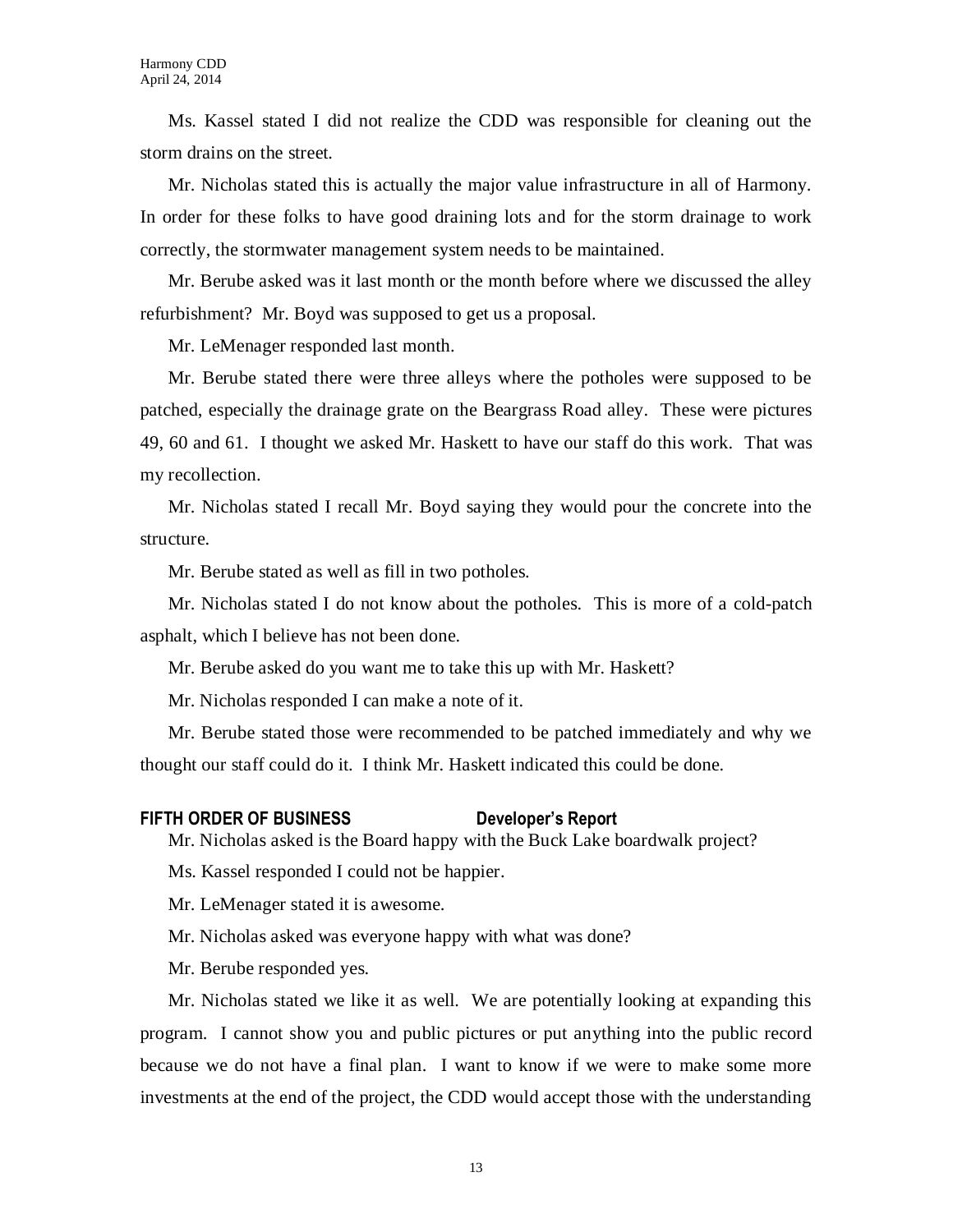we build them to the same specification and permitted level the existing infrastructure was built to.

Mr. Berube asked are you saying you will make the entire investment?

Mr. Nicholas responded we made an investment and continued to expand the utility of that park and its access to the lake. Would the Board continue to accept those improvements as we complete them?

Ms. Kassel responded remember, instead of just saying "Yes," we will have to add numbers to our Reserve and Replacement Fund to cover the cost of replacing those when the time comes.

Mr. Berube stated considering the usage the boardwalk gets, an expansion seems like a no brainer. The lifespan is 20 years, so the hit to reserves is going to be minimal. Mr. Boyd will have to calculate it, but he just did a re-calculation, and things did not change much. We are funding reserves adequately.

Ms. Kassel asked is that a \$130,000 investment?

Mr. Nicholas responded yes. The first go around, we spent \$120,000 and the CDD contributed in half. In terms of value for the dollar, 60% of the community is using the boardwalk, so there is high utility.

Mr. Berube asked in general, are you talking about more concrete from the last leg of the pond?

Mr. Nicholas responded that is what I am talking about conceptually. We are not there yet as there are agency discussions, which have to take place. When it is appropriate, we will start talking about it. I do not want to build anyone's hopes up.

Mr. LeMenager stated I do not have any problem. I think it is probably the best thing we have done in the time I have been on the Board. I would like to sit down and talk about the concept with you at some point. I like the natural look. I know you have done some clearing around Buck Lake, and I want to make sure it avoids any of the clear cutting down the lake.

Mr. Nicholas stated you would not be able to do much since this is an agency matter. They like what we are doing and like the habitat management part of it. They were highly supportive in all of those efforts. Frankly, the rules govern what we can and cannot do in that area, so you are well covered. I will tell you, in the buffer, there are areas that have been open for 50 years. Once you thin them out a little, it may look like a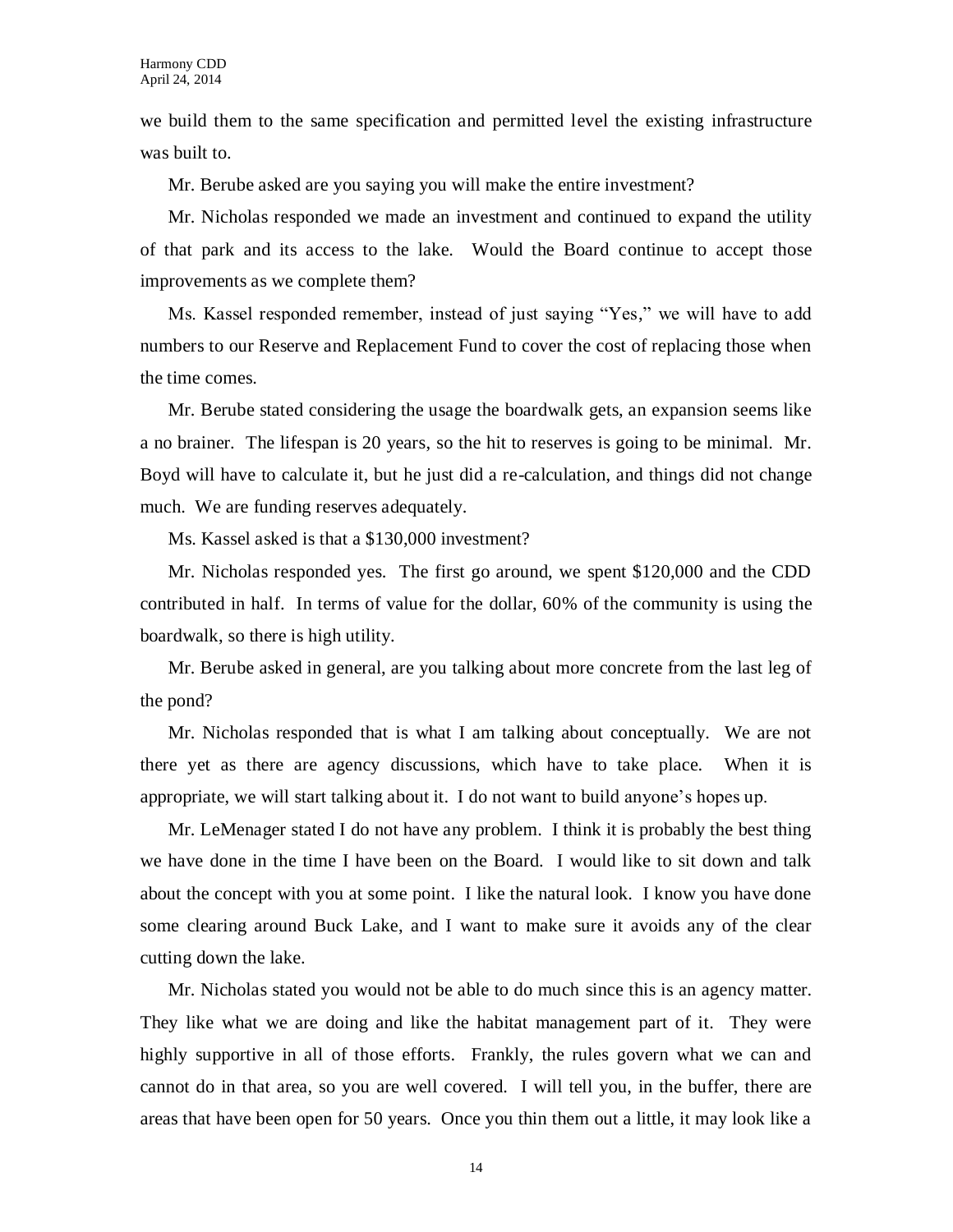lot of clearing, but you did not have a big tree standing in this area. Those are the only places where it would look more open. What has been done so far has been as severe as it will get.

Mr. Berube stated I think you are seeing nods of assent towards absorbing whatever goes in there because we would like to see the plans as we go forward and see some of the values. I do not see it as a big deal. The hit to the reserves is going to be minor.

Ms. Kassel stated I heard there may be a par course, or exercise equipment stations.

Mr. Nichols stated that is an interesting idea. The relationship between the Board and the developer helps our cause to get money approved and investments freed up. For whatever it is worth, there is value.

Mr. Berube stated we are intimately tied together whether you like it or not, and there is no reason to go at each other. Basically what you do is generally good for the community, and hopefully what we do is good for the community. People who live here seem to approve of what is going on so far, based on all of the building taking place. It looks like it is going full tilt. It has not been this way in a long time, and this is a positive note. The maintenance charge on street lights was scheduled to drop from \$2,000 a month to \$1,180 as a result of the buyout.

Mr. Nicholas stated they said this was based upon the contract signing. OUC is a large company with a lot of attorneys, and they are slow. In fact, as of yesterday, the plat had not yet been recorded, so your tracts are not your tracts yet. The attorney needed a letter about the relationship among Birchwood, the CDD, and the County and how the plat dedication works. We just provided the letter to them yesterday.

Mr. Berube stated the bottom line is, until money changes hands, nothing will change.

Mr. Nicholas stated that is correct. I would say until they come for the install, you will not see anything there. However, I could be wrong. They said they just needed to ratify the signing, which is taking the longest.

Mr. Berube stated I figured it had not happened yet, but a couple of months ago, there was certain urgency on your part to get all of this done.

Mr. Nicholas stated there was a light order lead time. They wanted a commitment so they could order the fixtures so 16 weeks later we can deliver the product. This was the urgency.

#### **SIXTH ORDER OF BUSINESS District Manager's Report**

15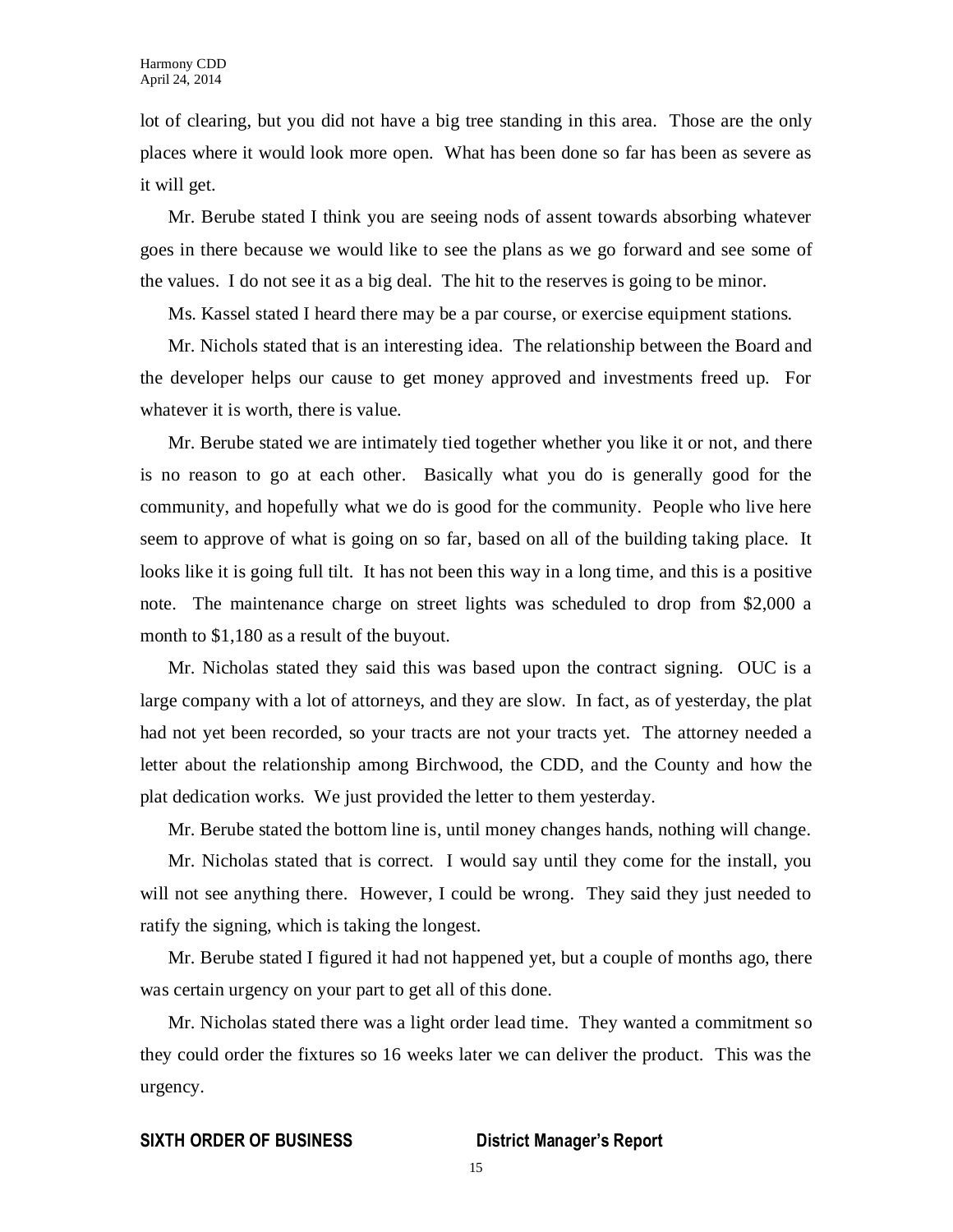#### **A. March 31, 2014 Financial Statements**

Ms. Burgess reviewed the financial statements, which are included in the agenda package and are available for public review in the District Office during normal business hours.

Ms. Burgess stated there is nothing out of the ordinary to report. We are currently 71% collected on our non-ad valorem assessments. At this point, they only send our collections to us once a month. Therefore, we do not have the number at the end of March, but we will have it at the next meeting. We do not expect anything out of line. You are halfway through your fiscal year, and there are some overages and underages in various categories. However, on a whole, we are not overspending.

#### **B. Invoice Approval #168 and Check Run Summary**

Ms. Burgess reviewed the invoices and check summary, which are included in the agenda package and are available for public review in the District Office during normal business hours, and requested approval.

> On MOTION by Ms. Kassel, seconded by Mr. LeMenager, with all in favor, unanimous approval was given to the invoices.

#### **C. Acceptance of the Fiscal Year 2013 Audit**

Ms. Burgess stated we received a clean audit opinion, which is always good news. The first page of their letter to us in the third paragraph says, "In our opinion, the financial statements referred to above, present fairly in all materials respects, the respective financial position of the governmental activities and each major fund of the District as of September 30, 2013, and the respective changes in financial position thereof for the fiscal year then ended in conformity with accounting principles generally accepted in the United States of America." The auditor is required to report on internal control over financial reporting and also on compliance, and in both cases, they noted there were no significant deficiencies or anything that needed to be reported on what they consider to be a material weakness. The next page is the management letter, which is their opportunity to bring anything to you that is not material but would make things easier and better for the financial reporting aspect. They had nothing to suggest. There are some things they are required to opine on, and there is a list included in the audit. The one item Mr. Gary Moyer typically points out is that we are not in a state of financial emergency.

Mr. LeMenager stated that was the one I was going to ask about.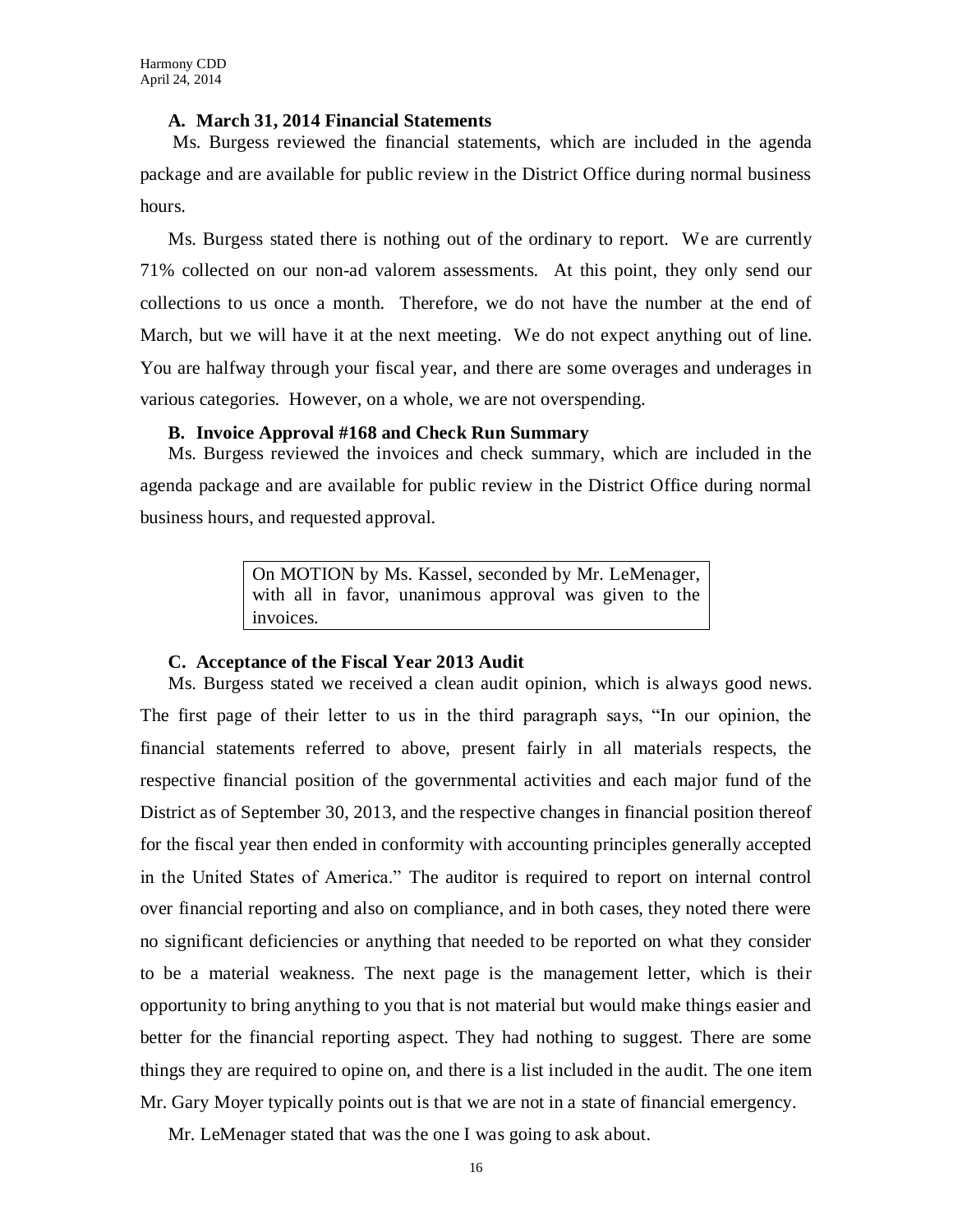Mr. Berube stated instead of saying we are in good shape, they state we are not in a state of financial emergency.

Ms. Burgess stated if you defaulted on your bonds or met other conditions, you would be in a state of financial emergency. The good news is, we did not meet any of those conditions, and we are not in a state of financial emergency. I will ask the Board to accept the audit and authorize staff to file it with the appropriate State agencies.

> On MOTION by Mr. LeMenager, seconded by Mr. Walls, with all in favor, unanimous approval was given to accept the audited financial statements for fiscal year 2013 and to authorize staff to file it with the appropriate State agencies.

### **D. Public Comments/Communication Log**

The complaint log is contained in the agenda package and is available for public review in the District Office during normal business hours.

## **E. Website Statistics**

The website statistics are contained in the agenda package and are available for public review in the District Office during normal business hours.

## **SEVENTH ORDER OF BUSINESS Staff Reports**

## **A. Attorney**

Mr. Qualls stated I just wanted to see if everyone received the latest version of the rules. I appreciated everyone's hard work. These rules will be posted online shortly. One minor tweak needs to be made to the version I provided to the Board, but otherwise they are good to go. Do not hesitate to ask any questions.

## **B. Engineer**

There not being any, the next order of business followed.

## **EIGHTH ORDER OF BUSINESS Supervisor Requests**

Ms. Kassel stated I would like to thank Ms. Burgess and Mr. Qualls for reminding me we still do not have a piece of conferencing equipment.

Mr. LeMenager stated I thought one was purchased.

Ms. Kassel stated one was purchased, but it malfunctioned.

Mr. Berube stated it was supposed to work on an analog system, but we have a digital system. Mr. Haskett then purchased an analog-to-digital adaptor and was supposed to have that working for the last conference call we had, but something went wrong. I know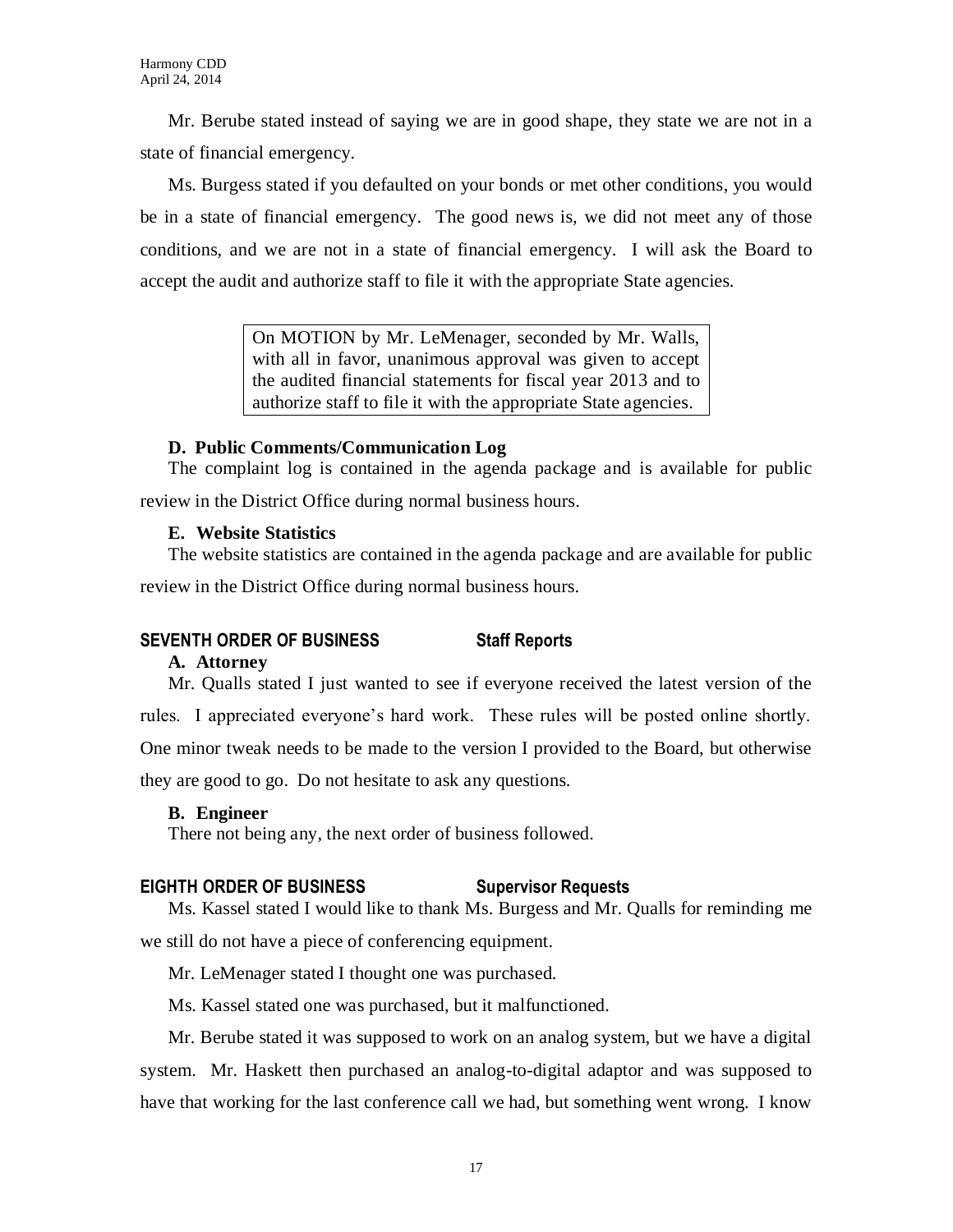he was highly frustrated. I forgot to ask him further about it. There is something about the digital system in this room or building, which is not compatible.

Mr. LeMenager stated there is a good Wi-Fi signal. Maybe there is no voice connection.

Mr. Berube stated I believe Mr. Haskett can probably get it to work eventually. However, every time he has tried it was immediately before the meeting. I hear what you are saying, and I have contacted Mr. Haskett several times. I will put on my notes to have him either get it working or get something else.

Ms. Kassel stated for the next meeting, please.

Mr. Berube stated there is an invoice this month from Insight Irrigation for the Maxicom System where we are spending \$3,700. Every year, we have some large invoice for Maxicom. Most of what it is used for is to manage water and hopefully conserve water. A \$3,700 outlay to conserve water is irritating at best and will get worse as time goes on because the system is old and outdated, and parts are expensive to maintain it. In addition, the people who can repair the system are few and far between. I am not saying we should make any moves, but we should watch it.

Ms. Kassel stated we should ask Mr. Haskett to look into what its useful life is and what options we have once the useful life is over.

Mr. LeMenager stated I would like to know the costs to extricate it. Is it a serious capital outlay?

Mr. Nicholas responded I think you can dial into it from anywhere and use any number of systems. Speaking as an operator, I would say the CDD has always had a firewall between the irrigation control and the landscape contract. I think that was meant to help protect overwatering and offset other weaknesses. I still do not know why any landscape contractor has ever taken on a job where they did not have control over the irrigation, since 80% of the success or failure rate is going to depend on the DT rates, moisture level, and so forth. If you are thinking about the big picture, you may want to look at what it would mean to remove the system from our office. We have a conservation director, and that is the genesis behind how we operate it. If you want to eventually have other landscape contractors bid on the landscaping in future years, the landscape contractor has to control the irrigation. We can ask Mr. Greg Golgowski and Mr. Haskett to weigh in other options for the controllers.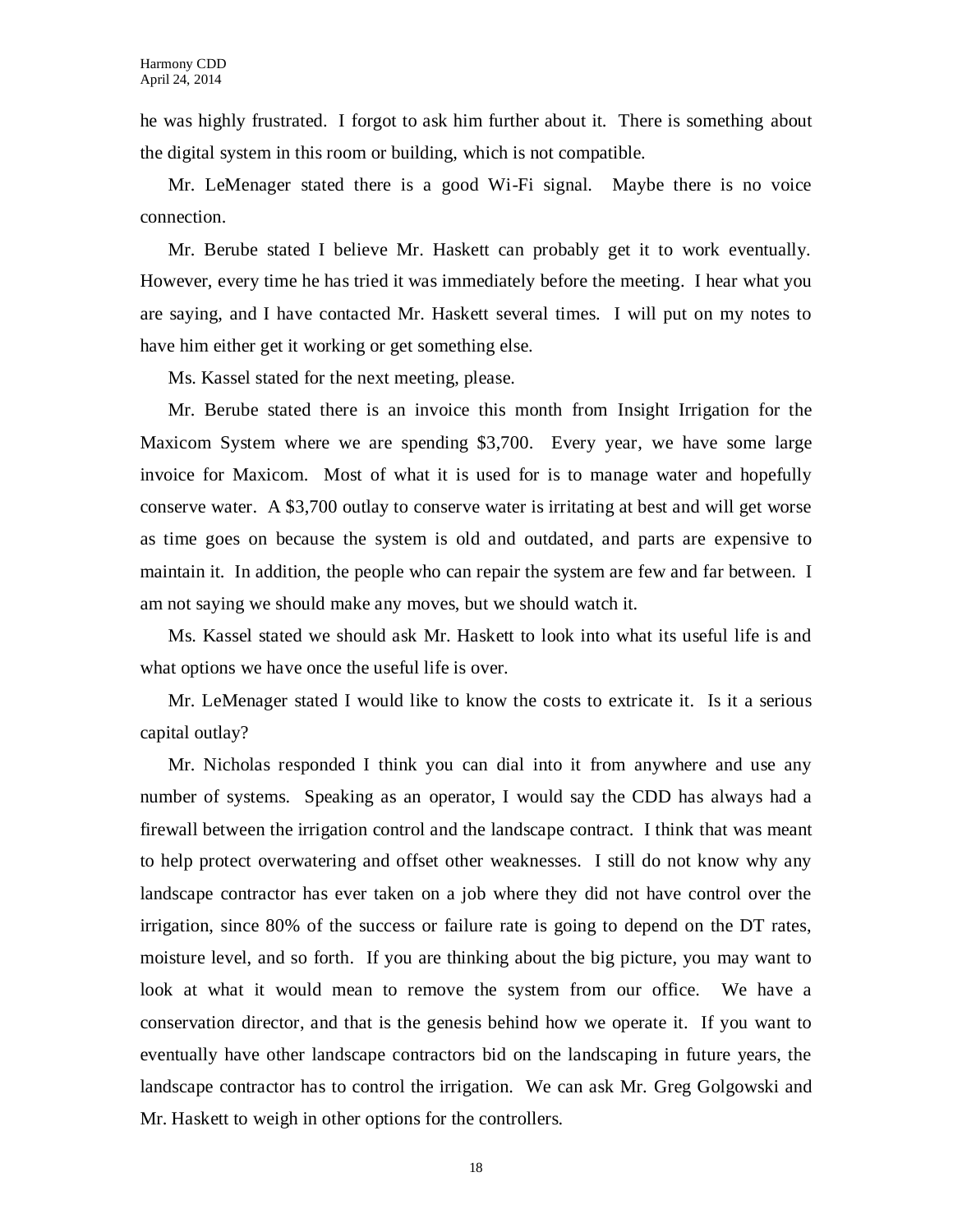Mr. Berube stated we have a contract renewal coming up with Davey Tree. Maybe we should ask them about doing it now.

Mr. Nicholas stated my staff would not appreciate what I just said. However, if I am Davey Tree, there is a significant amount of risk involved in not having control.

Mr. Berube stated we have had those conflicts before when the plantings get dry.

Ms. Kassel stated everyone is blaming everyone else.

Mr. Berube stated that is one of the reasons, when you look at water usage, there is no flat line. It is up, down and all around because we do not have those flow meters we discussed with Maxicom. Maxicom does not know what is going on, and people are manually adjusting sprinkler heads in reaction to seeing everything dry. Someone goes into Maxicom and pushes the button to run more water, and then it runs and runs until there is dollar weed everywhere. That is what is going on.

Ms. Kassel stated there is no guarantee the landscaper would do anything.

Mr. Berube stated I understand.

Mr. LeMenager stated I am arguing the other side. I remember when we first made these changes back in 2008. Our water bill plummeted. I do not know exactly what we did, but that is why we installed the Maxicom system originally.

Mr. Berube stated we brought it in-house into Mr. Haskett's office.

Mr. LeMenager stated we saved at least \$30,000 a year. It was a substantial amount of money. I am of the "If it ain't broke, don't fix it" school on this one.

Ms. Kassel stated we have one employee who is dedicated to irrigation.

Mr. Berube stated but he does not run the Maxicom system.

Mr. LeMenager stated I do not know that we need Maxicom since we have our own employees doing the irrigation.

Ms. Kassel stated I suggest giving the irrigation back to them.

Mr. Nicholas stated it is something to consider. You just need to make sure that is what you want forever and not just right now.

Mr. Berube stated Maxicom does what we need it to do. It is a big complex. Not everything is controlled by Maxicom. Approximately 30% to 40% of the land being irrigated is not on the Maxicom system. We still have some manual irrigation. My only concern with this is, every year we spend several thousand dollars maintaining Maxicom. Is that a worthwhile investment? I am just making sure everyone is on that page.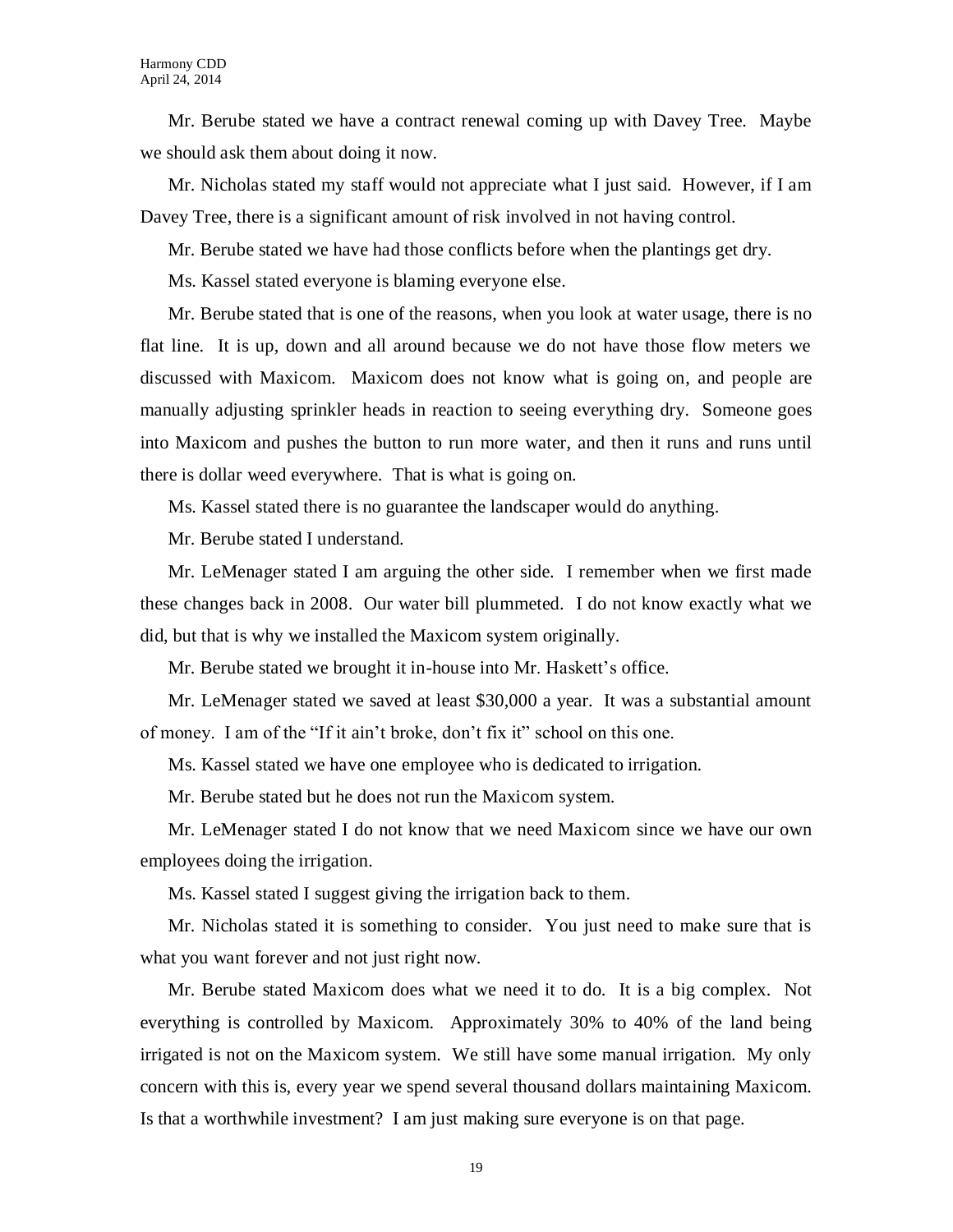Mr. Nicholas stated with a system like that, you are right. The irrigation performs better with flow meters and soil moisture indicators. However, with all of those new devices, you get a higher level of maintenance.

Mr. Berube stated there was someone who came before the Board four to five months ago offering to place soil moisture sensors around Harmony.

Mr. Nicholas stated I do not recall.

Ms. Kassel stated you will have to ask Mr. Haskett.

Mr. Berube stated the last item I have is, as we come into budget season, I keep talking about the buy down of street lights. I already ran this by Mr. Nicholas to make sure my plan is doable since he has time to review the spreadsheets for these contracts. The bottom line is that we have more than a \$2 million obligation going forward for this investment in street lights. We do not monitor it. There will be no change to the budget. Right now, our utilities line item for electricity and street lighting is \$400,555. My proposal is to break this out and put the electricity portion of the street lighting on a separate line. It is about \$100,000 a year for the maintenance cost, which has decreased from \$2,000 to \$1,180 and the various rental fees on the lights. That is a fixed cost. The investment charge is what we are trying to monitor and/or manage. Right now, that cost is \$300,000 a year. There are more than nine years left. When you run this out, the total is \$2.7 million. My suggestion is to take \$100,000 out of the Unassigned Fund Balance and put this into a line item called Buy-Down Investment Charge. Then we invest that \$100,000 into buying out certain contracts, which we already discussed in the past. It does not matter which ones, but you can maximize that investment and we will save that 10.25% interest.

Mr. Farnsworth asked can you buy out sections?

Mr. Berube responded I believe we have 11 individual contracts, and they all have a definite buy-out figure. They are all different, but you have to buy one contract at a time.

Mr. Farnsworth stated all I was alluding to was whether \$100,000 buys out any of the contracts.

Mr. Berube stated yes. The bottom line is, if we buy out \$100,000 worth, the second year that investment charge for budgeting purposes will drop. It depends on what we buy out, but that will continue to decrease. In effect, we are re-mortgaging our house, taking it down from 10.25% to 0%, every time we do this. All the money we save goes right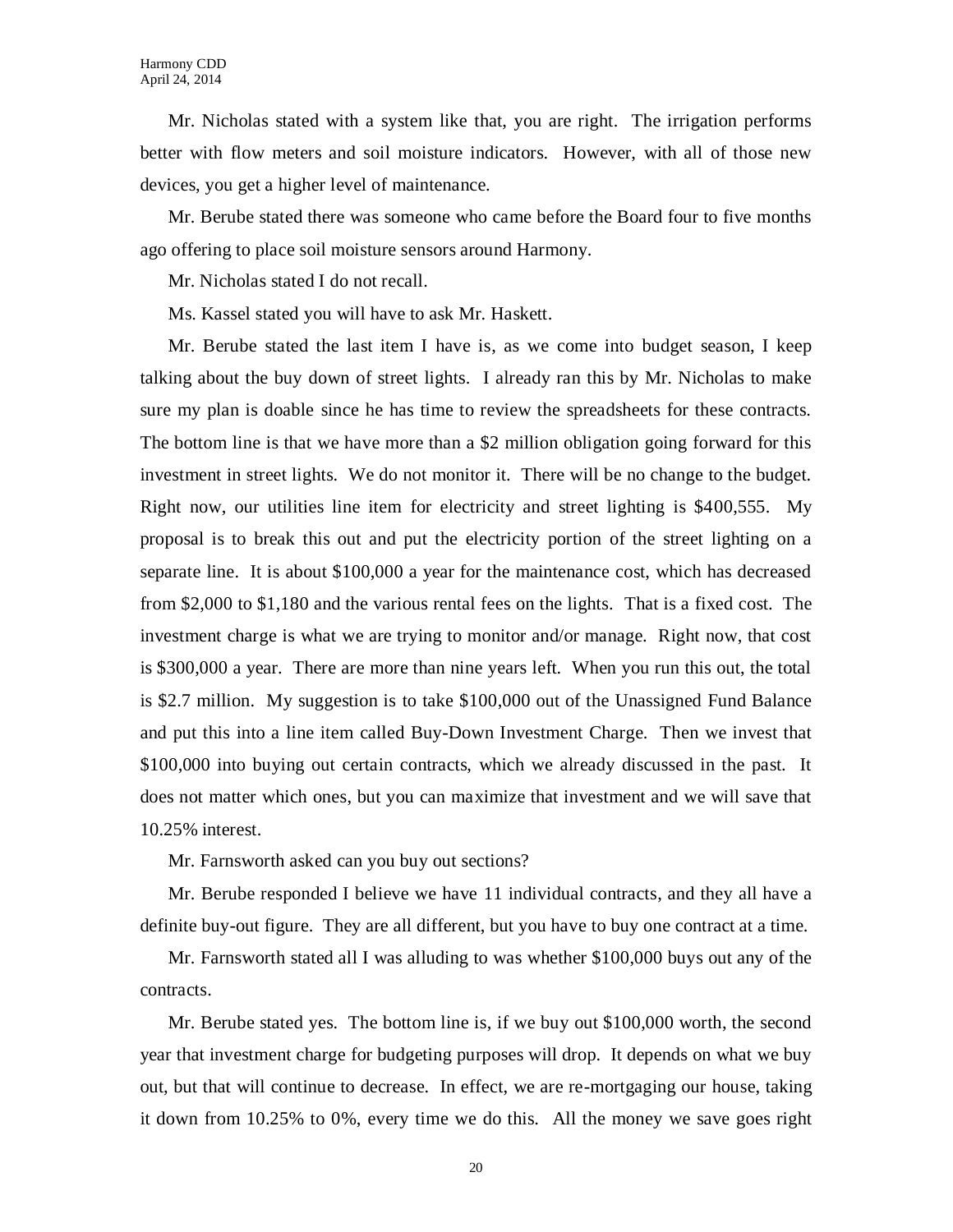back into fund balance, so the payback is there. I cannot tell you when ground zero is because there are too many variables. It depends on which contract you buy out, how much life it has left, how much you spend, and what time of the year you do it.

Mr. Farnsworth asked who is going to make that choice?

Mr. Berube responded first, we would have to decide if we want to do this. Then the most likely thing is, Mr. Nicholas has a spreadsheet that shows this. The first year, you would look at the one that gives you the most bang for the buck, which is probably one of the first two that ends soon and get rid of those because those are the biggies. I do not know exactly what the buy-down number is. This is all speculative. What I am looking for is, when they prepare the budget to break out street lighting electricity and investment charge into separate line items. You have to measure it to manage it. That is the first step. Second, once we are measuring it, we need to decide whether or not to proceed with the buy-down and pay ourselves back. Otherwise, we are going to pay \$2.7 million. Depending on how we do it, you can invest \$1 million or slightly more than \$1 million to save \$2.7 million. It just makes sense. Right now, we are paying OUC 10.25%. The money is sitting in the Unassigned Fund Balance getting 0.1% interest.

Mr. LeMenager stated I have to admit; obviously, I am in real estate and look up things on CDDs around the area. It is amazing how many have street lighting. Talk about the giant hidden game. OUC is making a small killing. This actually brings up a good point. It has not occurred to me in the past that we have a giant hole in our renewal and replacement calculations. One of the downsides of financing things off balance sheet is deciding what to do when street lights need to be replaced. We are not budgeting for that, and it is not part of our calculation longer term.

Mr. Berube stated it is not our problem.

Mr. Nicholas stated they are part of the distribution network that stays with OUC forever. They keep replacing the bulbs every time one burns out.

Mr. LeMenager asked do the fixtures stay forever? If the fixture needs replacing, is that included?

Mr. Nicholas responded yes.

Mr. LeMenager stated we are paying a fee every month.

Mr. Nicholas stated if a car hits one or a storm brings one down, they replace it. It is part of their distribution network.

21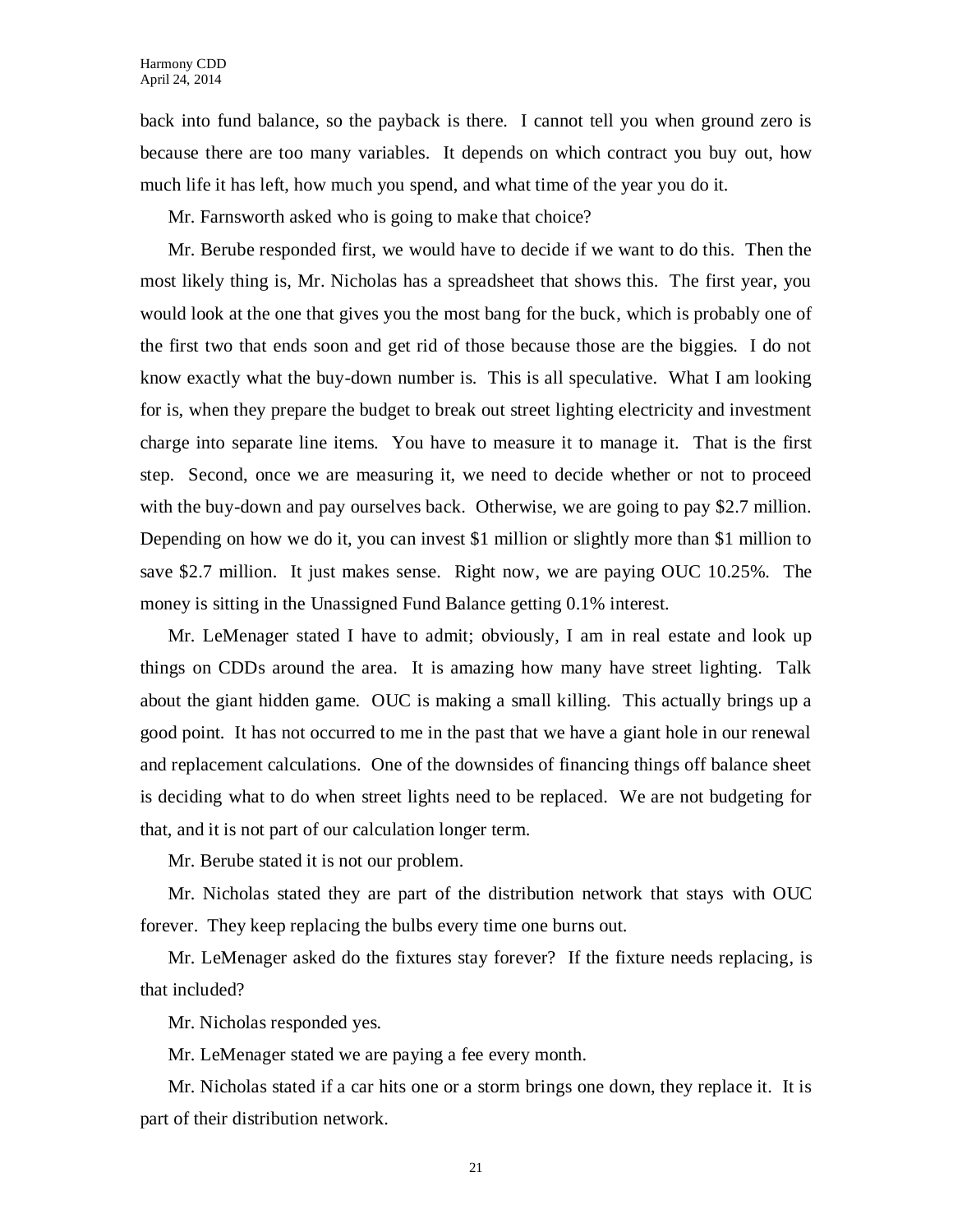Mr. Berube asked do you see these maintenance charges?

Mr. LeMenager responded yes.

Mr. Berube stated that is in perpetuity.

Mr. Nicholas stated it is an aggregate fixture.

Mr. LeMenager stated they are going to last forever.

Mr. Berube stated what I am looking for is the Board's opinion and/or agreement to at least break the budget into two line items, when Mr. Moyer prepares the budget, which is next month.

Mr. Walls asked where are investment costs shown on the invoices?

Mr. Berube responded they are on the bill. It is a separate item called Investment Charge. Each month it is about \$25,000. It is very easy for Severn Trent to break out exactly what that is because it varies based on how many days are in the month.

Mr. Walls stated if it shows it, I am in agreement.

Mr. Berube stated all we are doing is separating two line items.

Ms. Kassel stated we discussed this last month.

Mr. Walls stated this is crucial.

Mr. Berube stated I just want to show everyone how this works. Are we generally in agreement to do a buy-down?

Ms. Kassel responded let me go back to the first point because we discussed the second one. When we discussed it last month, I remember Mr. Walls saying we may not need to do that in the budget, but we would leave it to Mr. Moyer to make sure there were some notes showing what we were saving and accumulating through the buy-down. I do not know if this is something that he wants to do, but I suggest leaving it with him and showing this spreadsheet to him.

Mr. Berube stated he already has a copy.

Mr. LeMenager stated I totally favor your financial accounts and using them for management purposes; 20% of everything we spend on operation and maintenance is for this.

Mr. Walls stated it is more than that. Our budget is about \$1.3 million. This is \$400,000.

Mr. LeMenager stated I was talking about the investment charge.

Mr. Berube stated we have to manage it.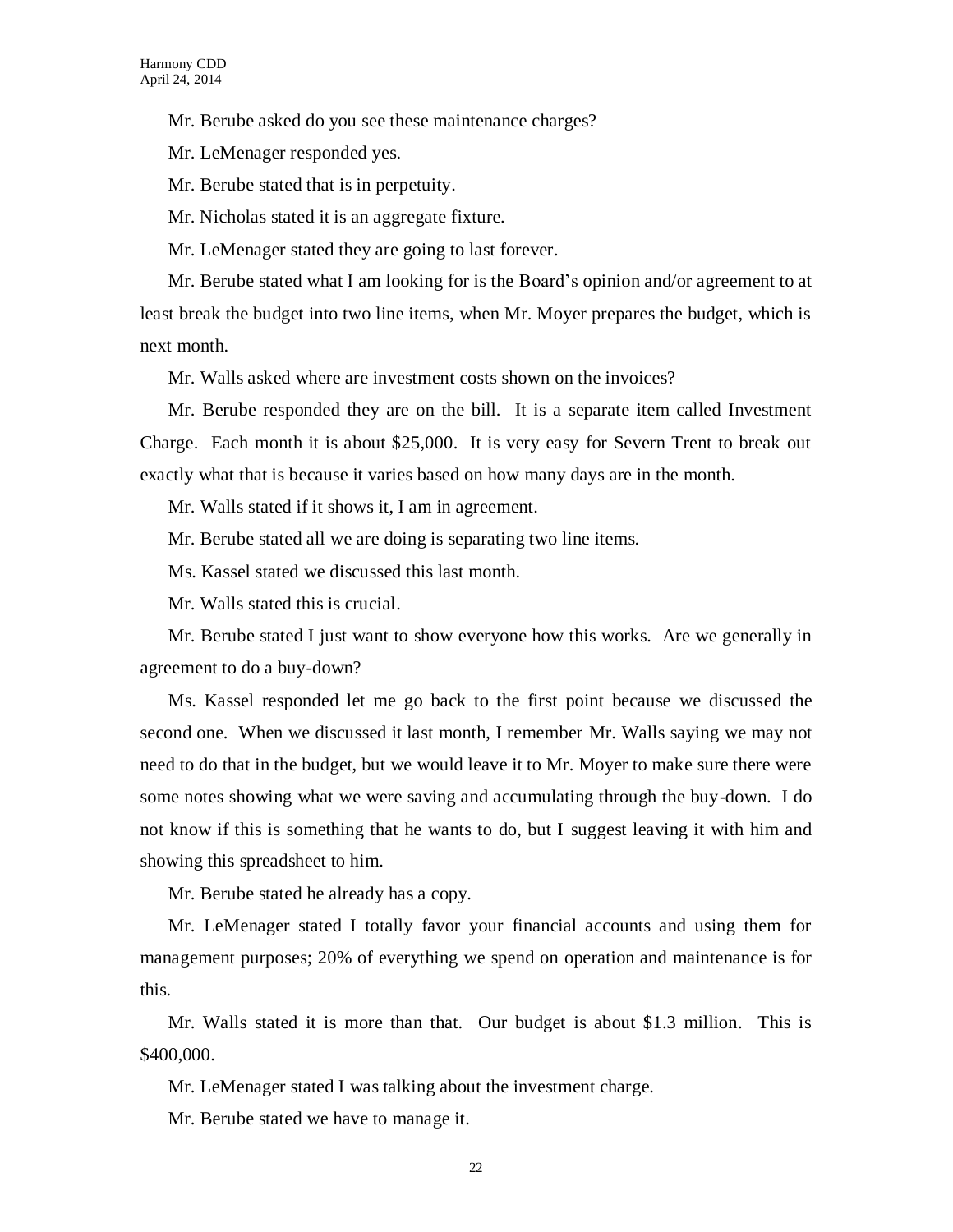Mr. LeMenager stated everyone in the community does not realize how much they pay for those wonderful dark sky lights. It costs a small fortune.

Mr. Berube stated as you mentioned before, it is clearly is off balance sheet. It is a huge liability. There is nothing wrong with that, but it is not clear.

Mr. LeMenager stated I want to make it much more transparent so in a few years when we are all gone and somebody else is here, they do not find out about it like we did, unintentionally.

Mr. Nicholas stated in fairness, you all were elected, but nothing has changed since you were elected.

Mr. LeMenager stated I realize that.

Mr. Berube stated what past Boards did to get us here, there were good reasons for doing it. It worked at that time. Back then when they took these on, there were paybacks for putting in the infrastructure. It made financial sense then and interest rates were higher. The bottom line is, when I look at a budget, I look at the top lines. Street lighting at \$400,000 per year has always been a thorn in my side, and I always wanted to do something about it. In regard to Ms. Kassel's comment about how you can follow the savings, when you do a buy-down, that investment charge comes on the monthly bill.

Ms. Kassel stated I am saying leave it up to the CDD manager to figure out a way to keep us clear about what we are doing with this, whether it is directly in our expense statement or a note in our financials. That is what we discussed last month.

Mr. Berube stated I agree.

Ms. Kassel stated I am not against this, but I want to leave it up to the manager to manage it properly.

Mr. Berube stated what I am saying is that the tracking will show up immediately. This line will continue to cross. If the yearly budget for investment is \$300,000, which is where you would start, then you would buy one out. That investment charge will go down on the monthly bill so you will be able to track as the year goes along and you will come in under budget. The amount under budget will be the savings you had by buying it down.

Ms. Kassel stated I understand the whole concept. I am just questioning how we are going to put it on paper. We discussed last month that we would leave it up to the manager.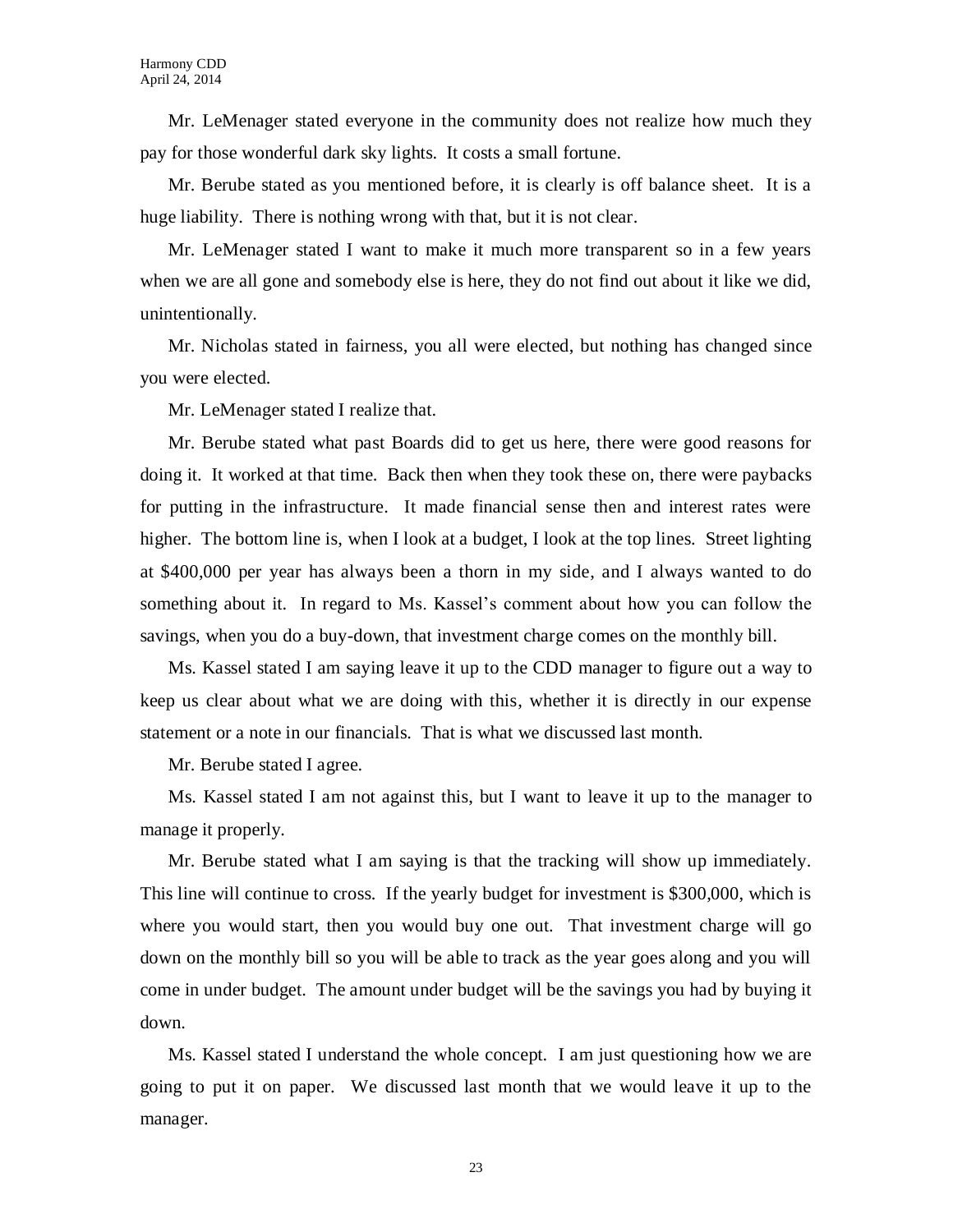Mr. Berube stated I assume Ms. Burgess heard this discussion and Ms. Kassel's request for details and modifying the budget I sent to you today.

Ms. Burgess stated yes.

Ms. Kassel stated we never discussed the second point, which was if we are willing to pull from reserves to pay down these investment charges. I know we discussed in the past that we were willing to only go so far because we did not want to leave ourselves too exposed.

Mr. Walls stated I am 100% in favor of doing some type of buy-down. However, the question is, how much and how do we get there? I would feel a lot better about that in a month or two when we put together the budget for next year so we can see where we stand, what the fund balance looks like and the estimates of the fund balance. It is not just taking money out of reserves. There is the potential of getting a lower interest rate loan so at least you save some money and do not pay it all down. It all comes down to how much we need to spend on repaving, additional landscaping or for other maintenance activities.

Mr. Berube stated the reason I suggested the Unassigned Fund Balance is because the money is sitting there.

Mr. Walls stated we may have to assign that money so we do not have a large repaving bill.

Mr. Berube stated the answers to this come from the spreadsheets showing where we are at. If Mr. Nicholas can bring those next month, we can get a better idea of the buydown.

Mr. Nicholas stated it depends on how you look at it. You can look at it as a present value if you discount the future cashflows by some amount. If you look at it like you said, that is called whole dollars. If we go for 10 more years, that is the whole dollar equivalent of those payments. I think of all the contracts, there was between a 7% and 15% return depending on a pure investment return. To your point, you are trading an opportunity cost of a 0.025% interest rate on that money. As a result, the investment return is being measured at zero. You could just decide how much is available and pick the highest return.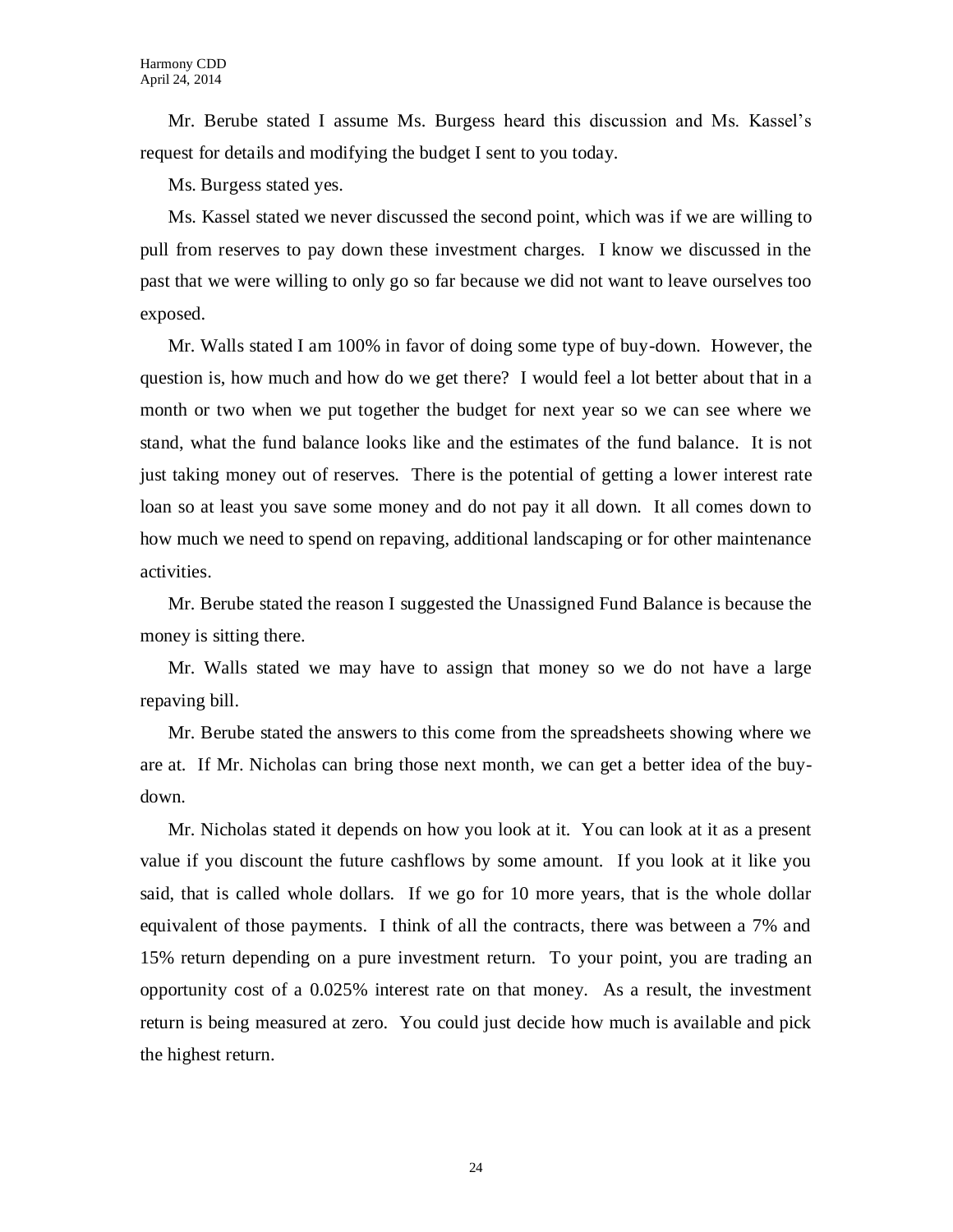Mr. Berube stated with the spreadsheet, if we spent \$100,000 on any particular contract, we could determine what our payback period is to get our \$100,000 returned, which is exactly what it comes down to.

Mr. Walls stated that is fine, but we have to run a cashflow analysis. I do not want to encounter a big assessment increase.

Mr. Berube stated I do not want one, either. That is why I did this. I cannot understand borrowing and paying interest to save some interest when the money is sitting here doing nothing. The bottom line is, last year we raised assessments by 2%, which gave us \$80,000. We will also get \$80,000 this year with this increase. We can spend this money on the street light buyout. I do not want any more increases, either. We are going to get there in some years, but I think we are done with that.

Mr. Nicholas stated I received confirmation from OUC that once the new contract is executed on their side, they will make the monthly change to the billing.

Mr. Gili Remy stated I would like to know if there was an update on what is going on with the water in the community. I know it has been treated.

Mr. Berube stated this has to do with the Toho Water Authority ("Toho").

Mr. Nicholas stated I can invite Toho to one of your meetings to give everyone the update. The CDD does not run the water treatment plant. Toho does, and you receive your bills from KUA. Toho found two quality issues on the water. One was carbon and the other was a trace element from the chlorination that kept bouncing out of tolerance. This was not because the plant was bad, but because the EPA had reduced where the tolerance levels should be over time. They had a number of different options. The Toho Board approved a \$1.8 million investment last year, half of which will come back through Harmony system users through their billings over time and rates. They installed a new MIEX system, which charges the water before it gets to the next phase. My understanding from Toho in an update letter is the new system is installed and up and running. We spoke to Toho and asked them what the scientific meaning of this was. They said the MIEX system did what it was supposed to do. It reduced the trace element the way it needed to be reduced, but there was still some carbon, or vice versa, so they went back to the chlorine treatment. They are currently working with the MIEX vendor and supplier to see if there is some performance recovery with the entire install. The Executive Director of Toho was happy with the science of what is coming out the other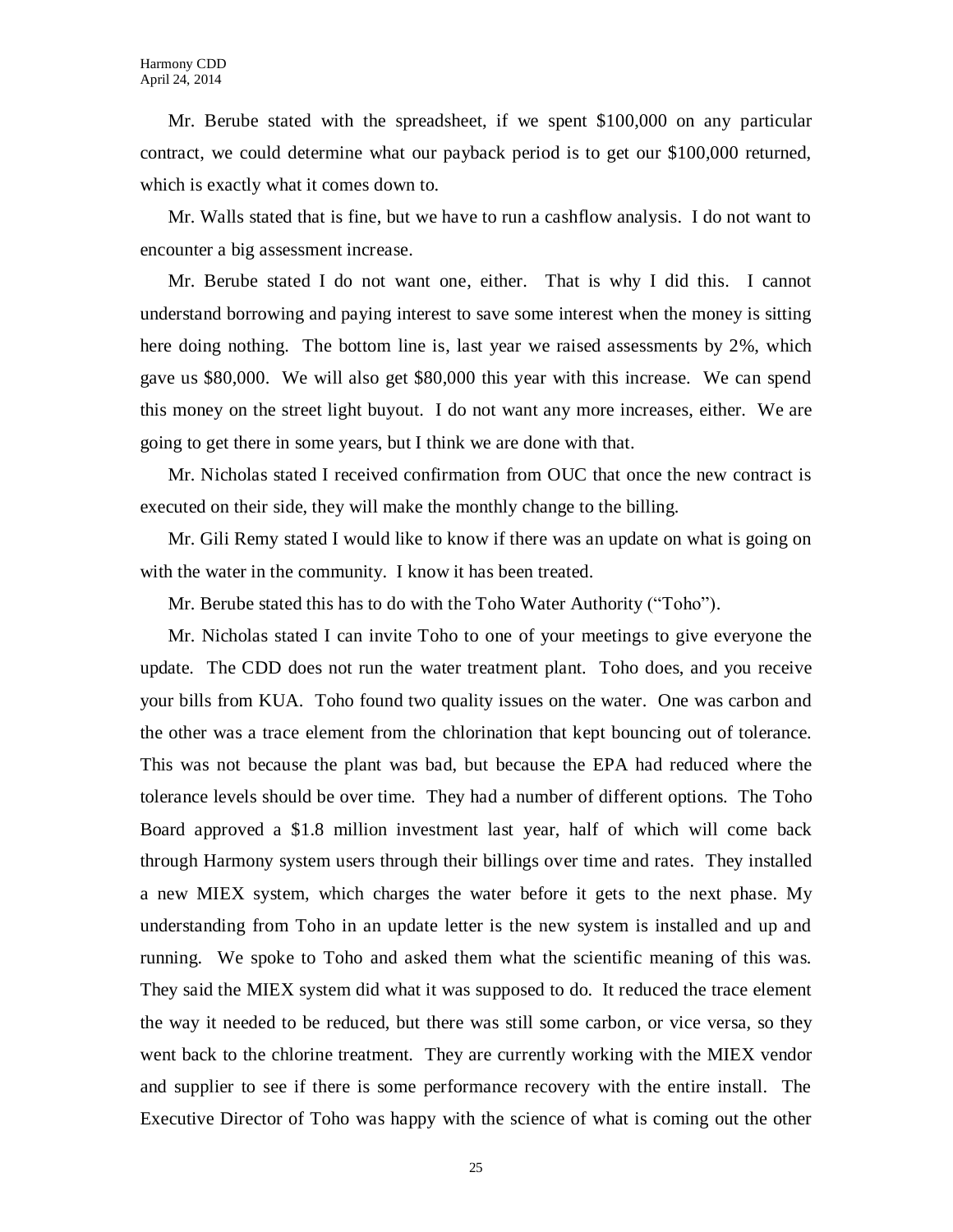end, although one element was unresolved. It solved one issue 100% and the other issue 60%. It would be helpful to bring them before the Board. Mr. Brian Wheeler is the Executive Director for Toho, and he is very smart and transparent on all these issues.

Ms. Kassel asked is the problem with the trihalomethane (TTHM) or haloacetic acid (HA)?

Mr. Berube responded I believe the TTHMs are still unresolved, and they are going to switch back to chlorine.

Mr. Nicholas stated there are two things to solve. The MIEX system worked, but it used all of its energy fighting the first problem and did not have any energy left to fight 100% of the second problem.

Mr. Berube stated they wanted to come to a meeting, and I said it would be more appropriate to attend the HROA meeting. Either way, they are not against coming to a meeting. We may have more residents attending the HROA meeting. The water is technically fine. It is better than it used to be. It used to be yellow.

Mr. Nicholas stated the dead ends of the system design are part of the issue, which is why you see the open flows. As we bring on new neighborhoods, this problem will naturally solve itself.

The resident asked will Butterfly Drive be developed in the future?

Mr. Nicholas responded yes.

Mr. Berube stated keep in mind, the system across the street is designed for 2,000 to 3,000 houses, and we currently have 600 homes. There are a lot of pipes in the ground where water does not go anywhere and stagnates, which is not good. As Mr. Nicholas mentioned, you see fire hydrants that are running water to keep it from stagnating in the pipes.

Ms. Kassel stated the TTHM is a disinfection byproduct. When the water sits in the pipes, it increases it.

Mr. Berube stated interestingly enough, the water as it comes out of the ground is reasonably good for drinking, but DEP forces them to add disinfectants. However, it does not have what they are fighting. When they put the chlorine in, the chlorine reaction creates these two problems that they now have to manage. They are still working on it and Toho is very responsible. There is no doubt that there are still problems with the water.

26